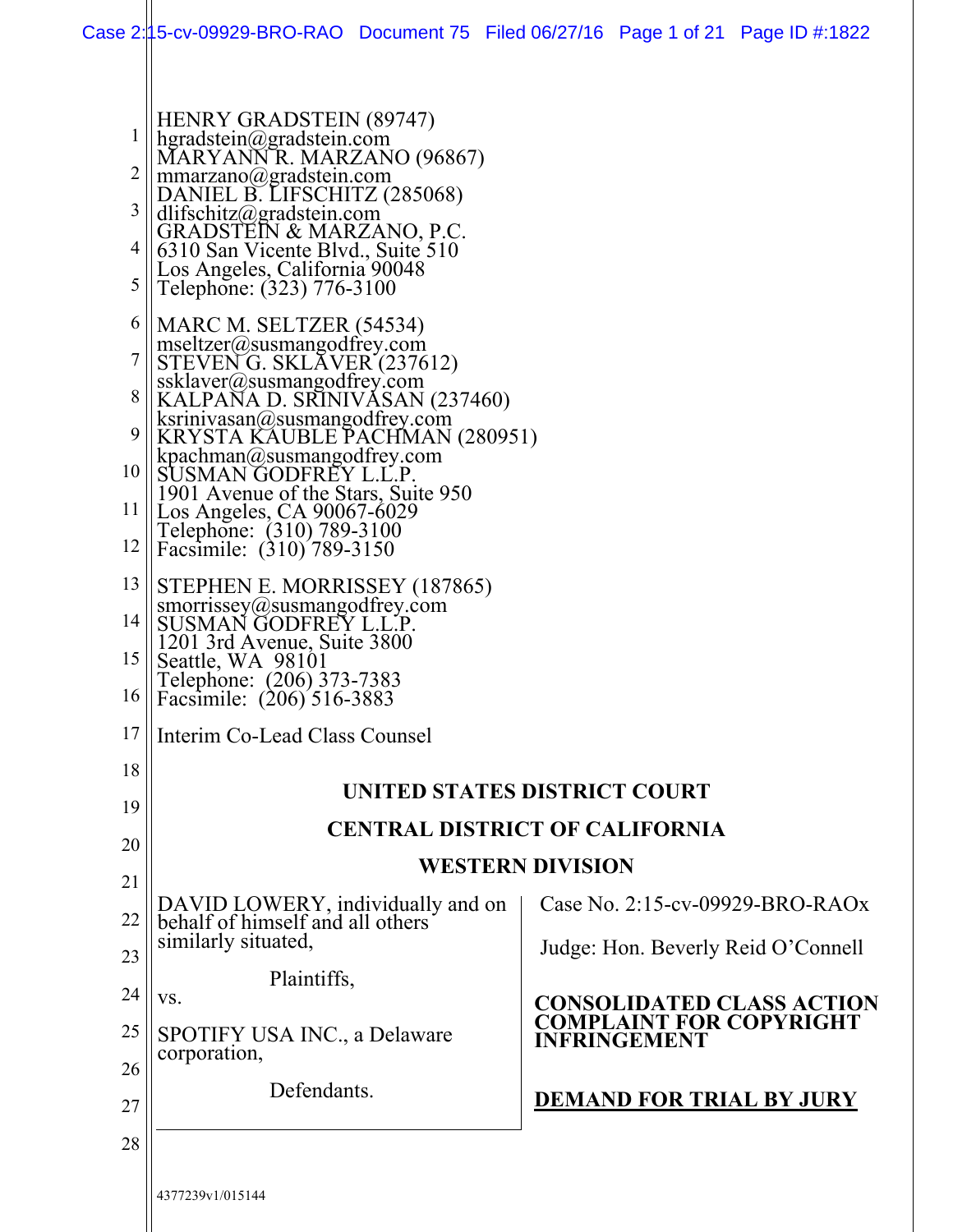|                | Case 2:15-cv-09929-BRO-RAO Document 75 Filed 06/27/16 Page 2 of 21 Page ID #:1823                                                                                                                                                               |                             |
|----------------|-------------------------------------------------------------------------------------------------------------------------------------------------------------------------------------------------------------------------------------------------|-----------------------------|
|                |                                                                                                                                                                                                                                                 |                             |
|                |                                                                                                                                                                                                                                                 |                             |
| $\mathbf{1}$   |                                                                                                                                                                                                                                                 | Case No. 16-CV-180-BRO-RAOx |
| $\overline{2}$ |                                                                                                                                                                                                                                                 |                             |
| $\mathfrak{Z}$ |                                                                                                                                                                                                                                                 |                             |
| $\overline{4}$ | MELISSA FERRICK, individually and<br>doing business as Nine Two One Music<br>and Right On Records/Publishing;<br>JACO PASTORIUS, INC.; and<br>GERENCIA 360 PUBLISHING, INC.,<br>individually and on behalf of all others<br>similarly situated, |                             |
| 5              | Plaintiffs,                                                                                                                                                                                                                                     |                             |
| 6              | V.                                                                                                                                                                                                                                              |                             |
| $\overline{7}$ | SPOTIFY USA INC., a Delaware<br>corporation, and DOES 1 through 10,                                                                                                                                                                             |                             |
| 8              |                                                                                                                                                                                                                                                 |                             |
| 9              | Defendants.                                                                                                                                                                                                                                     |                             |
| 10             |                                                                                                                                                                                                                                                 |                             |
| 11             |                                                                                                                                                                                                                                                 |                             |
| 12             |                                                                                                                                                                                                                                                 |                             |
| 13             |                                                                                                                                                                                                                                                 |                             |
| 14             |                                                                                                                                                                                                                                                 |                             |
| 15             |                                                                                                                                                                                                                                                 |                             |
| 16             |                                                                                                                                                                                                                                                 |                             |
| 17             |                                                                                                                                                                                                                                                 |                             |
| $18\,$         |                                                                                                                                                                                                                                                 |                             |
| 19             |                                                                                                                                                                                                                                                 |                             |
| 20             |                                                                                                                                                                                                                                                 |                             |
| 21             |                                                                                                                                                                                                                                                 |                             |
| 22             |                                                                                                                                                                                                                                                 |                             |
| 23             |                                                                                                                                                                                                                                                 |                             |
| 24             |                                                                                                                                                                                                                                                 |                             |
| 25             |                                                                                                                                                                                                                                                 |                             |
| 26             |                                                                                                                                                                                                                                                 |                             |
| 27             |                                                                                                                                                                                                                                                 |                             |
| 28             |                                                                                                                                                                                                                                                 |                             |
|                |                                                                                                                                                                                                                                                 |                             |
|                | 4377239v1/015144                                                                                                                                                                                                                                |                             |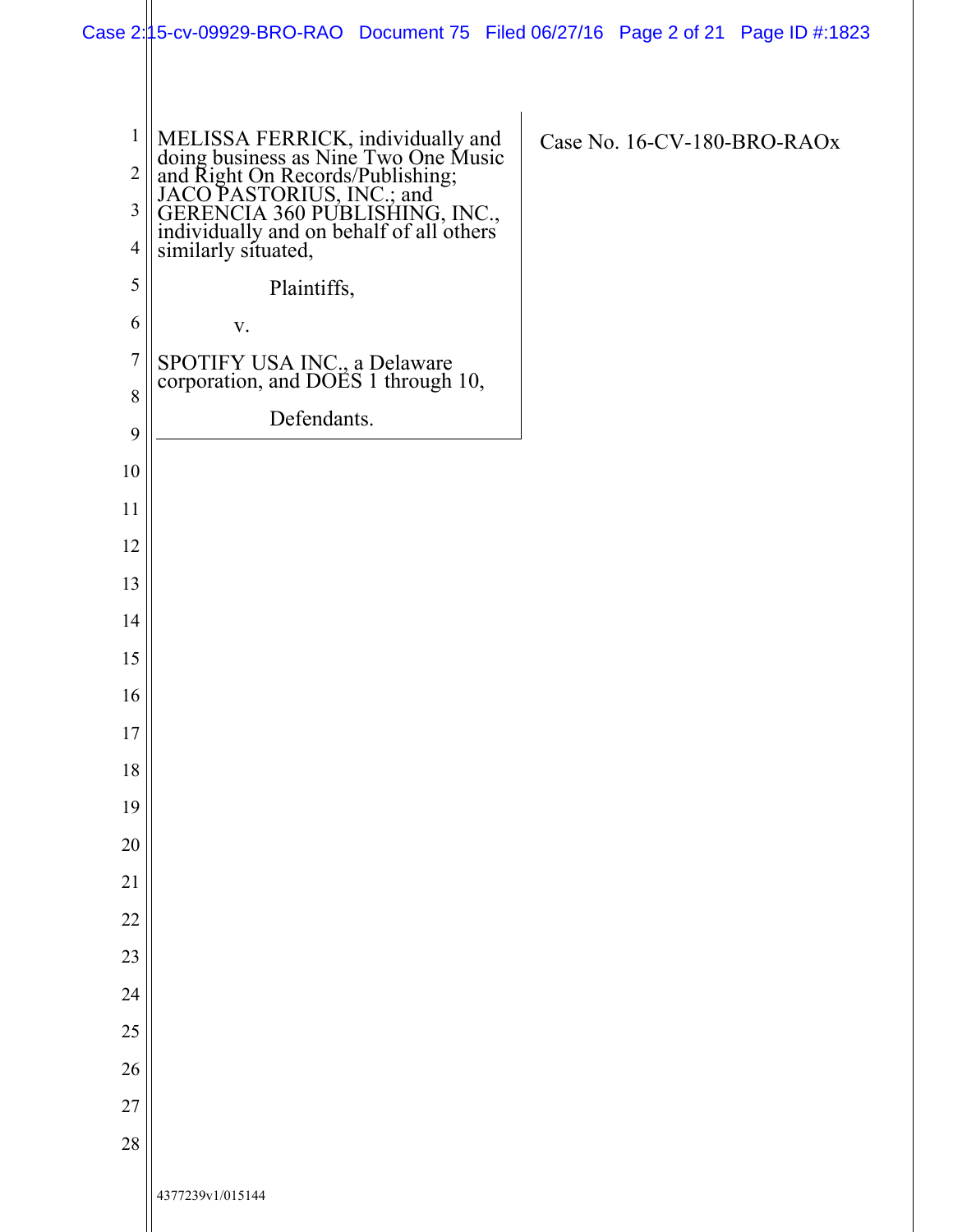1 2 3 4 5 6 7 8 Plaintiffs Melissa Ferrick individually and doing business as Nine Two One Music and Right On Records/Publishing ("Ferrick"), Jaco Pastorius, Inc. ("Pastorius"), and Gerencia 360 Publishing, Inc. (collectively, "Plaintiffs") on behalf of themselves and all other similarly situated owners of federal copyrights in nondramatic musical works ("musical compositions" or "songs") that were reproduced and distributed without a license by Defendant Spotify USA Inc. ("Spotify" or "Defendant") and DOES 1-10 (collectively "Defendants") during the last three years, allege as follows.

9

## **NATURE OF THE ACTION**

10 11 12 13 14 15 16 1. Under the Copyright Act, there are two separate copyrights in every recorded song: one in the sound recording ("phonorecord") itself, 17 U.S.C.  $\S 102(7)$ , and one in the musical composition embodied in that phonorecord, 17 U.S.C. §102(2). This case is brought to vindicate the rights of the owners of the copyrights in the musical compositions embodied in phonorecords that Spotify has reproduced and distributed – without a license – as part of its extraordinarily popular interactive online subscription music streaming service (the "Service").

17 18 19 20 21 22 23 24 25 2. Spotify launched the Service in the United States on or about July 14, 2011. Since that time, the Service has grown to over 70 million subscribers, raised close to \$1 billion in private equity, and obtained a valuation in excess of \$8 billion. To achieve that success, Spotify promised its subscribers that it would provide them with "[a]ll the music you'll ever need...for every moment." But Spotify knew that in order to fulfill its promise, it would either have to delay the launch of the Service (and its process for immediately ingesting and offering new music) until such time as it had obtained all necessary licenses, or it would have to employ a now familiar strategy for many digital music services – infringe now, apologize later.

26 27 3. Spotify chose expediency over licenses. Thus, while Spotify has profited handsomely from the music that its sells to its subscribers, the owners of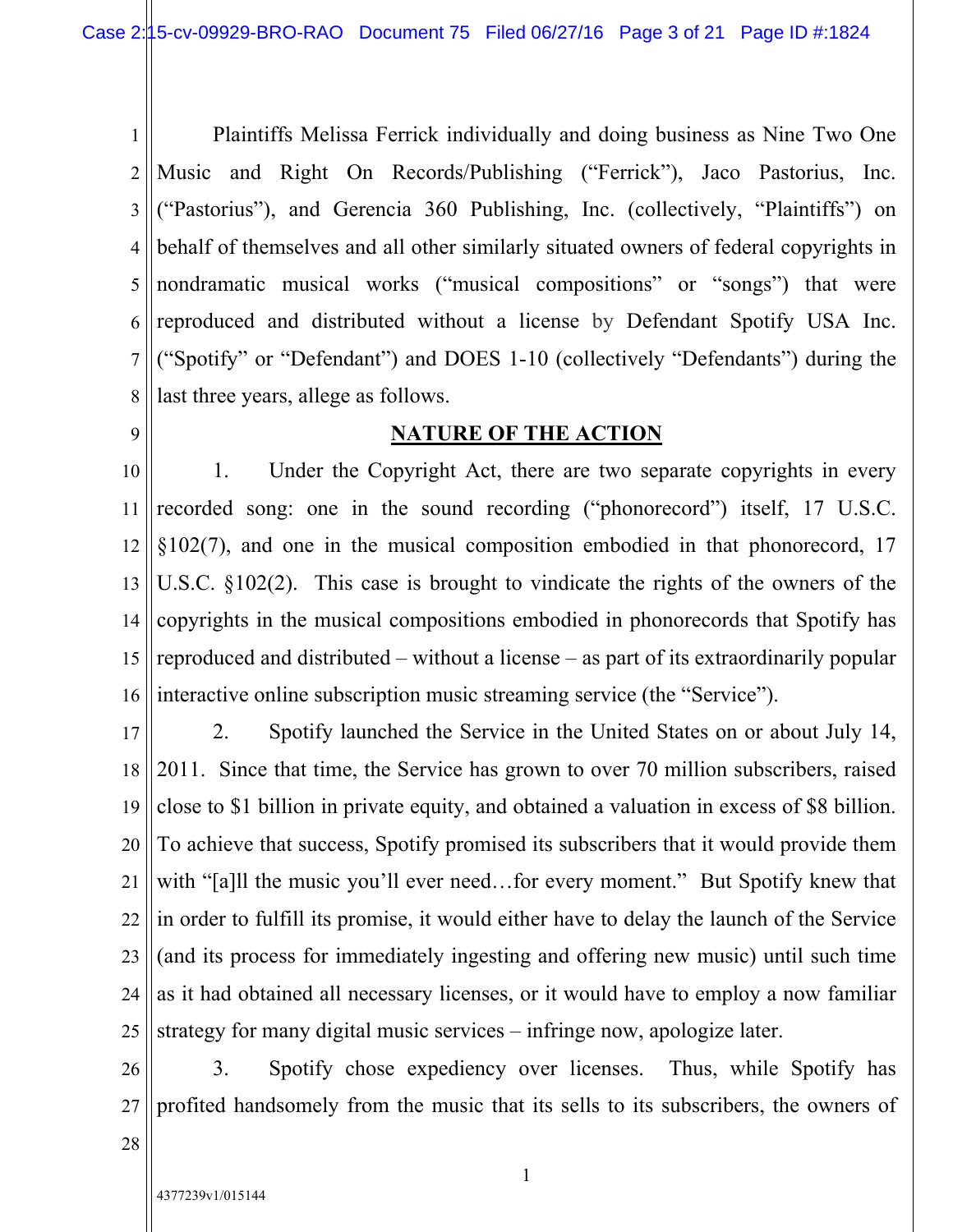1 2 that music (in particular, songwriters and their music publishers) have not been able to share in that success because Spotify is using their music for free.

3 4 5 6 7 8 9 10 4. The path that Spotify should have chosen is set forth in the Copyright Act. A service like Spotify that is interested in reproducing and distributing musical compositions in phonorecords has two choices: it can negotiate direct licenses with the copyright owners of those musical compositions or it can pursue compulsory licenses under 17 U.S.C. §115. Either a direct license or a compulsory license would have permitted Spotify to make and distribute phonorecords embodying the musical compositions as part of the Service, including by means of digital phonorecord deliveries ("DPDs"), interactive streaming, and limited downloads.

11 12 13 14 15 16 17 18 19 20 21 22 23 24 5. While a license under 17 U.S.C. §115 is compulsory, it is not automatic. To obtain such a license, it was Spotify's obligation to send a notice to each copyright owner "before or within thirty days after making, and before distributing any phonorecords of the work" of its "intention" use the work. 17 U.S.C. §115(b)(1). This notice of intent (or, as it is commonly referred to, an "NOI") is not merely a ministerial formality; it is a critical first step in the compulsory licensing process that alerts the copyright owner to the use of its musical composition and, in turn, the right to be compensated for that use. Because of its significance, the failure to timely serve or file an NOI "forecloses the possibility of a compulsory license and, in the absence of a negotiated license, renders the making and distribution of phonorecords actionable as acts of infringement." 17 U.S.C. §115(b)(2). Even after sending an NOI, Spotify was then required to timely account to the copyright owner and pay royalties accordingly. 17 U.S.C. §115(c).

25 26 27 28 6. For the musical compositions that are at issue in this litigation, Spotify did not negotiate direct licenses and did not avail itself of the compulsory licensing procedures in the Copyright Act. Instead, Spotify chose a third path: it outsourced its licensing and accounting obligations to the Harry Fox Agency ("HFA"), a music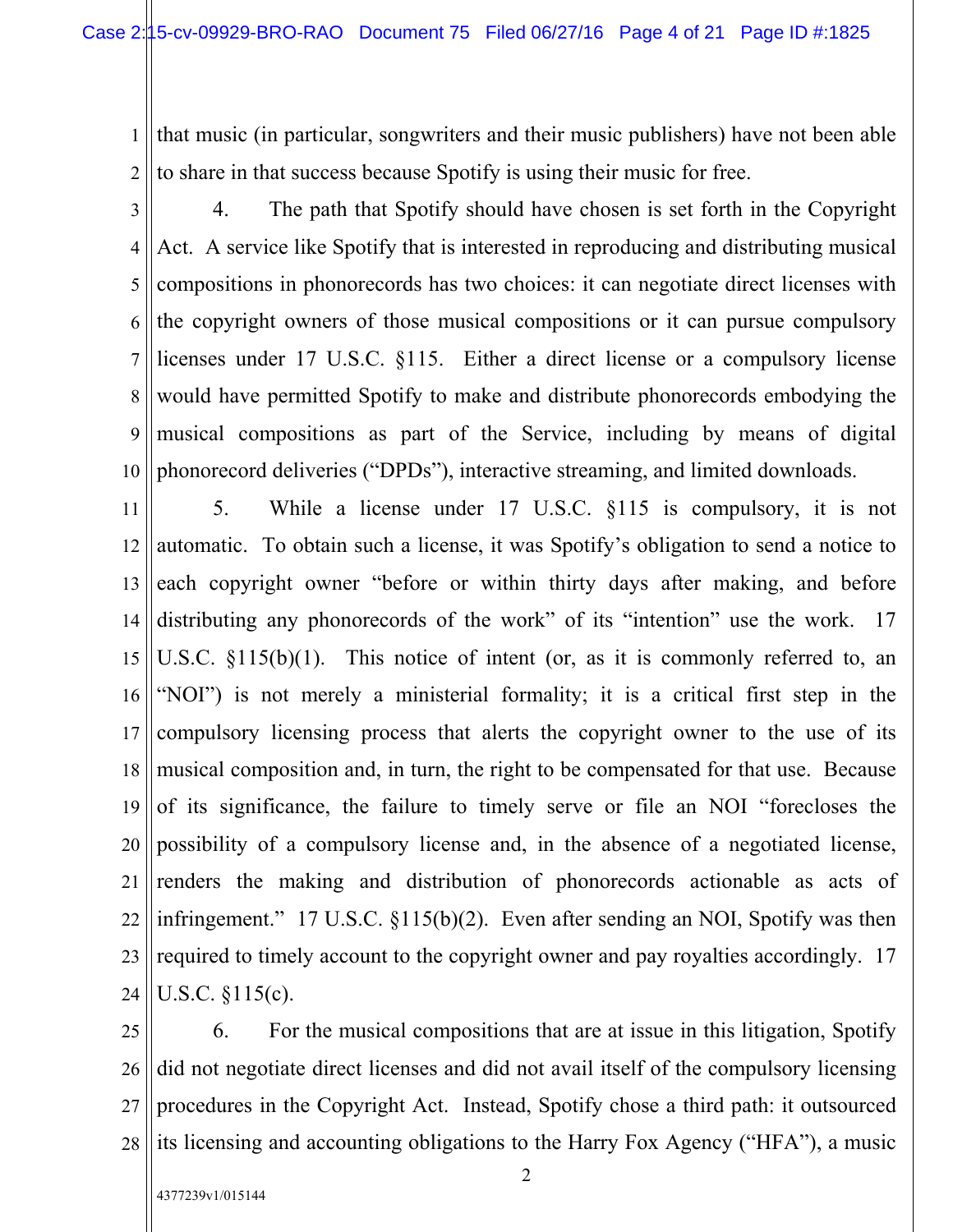1 2 3 4 5 publishing rights organization that was ill-equipped to obtain licenses for all of the songs embodied in the phonorecords distributed by Spotify. As a result, neither Spotify nor HFA directly licensed or timely issued NOIs for many of the musical compositions embodied in phonorecords that Spotify was reproducing and distributing on a daily basis as part of the Service.

6 7 8 9 10 11 12 13 14 15 16 17 18 19 20 21 22 7. The known failure by Spotify to obtain licenses for all of the musical compositions that it is exploiting caused it to recently announce that it "will invest in the resources and technical expertise to build a comprehensive publishing administration system to solve this problem." *See* Ed Christman, "Spotify Announces Database To Properly Manage Royalties," *Billboard* (Dec. 23, 2015), *available at* http://www.billboard.com/articles/business/6820925/spotify-publishingdatabase-royalties. That is an investment and process that Spotify should have undertaken *before* it decided to reproduce and distribute phonorecords embodying unlicensed musical compositions to the Service's millions of users, not over four years after Spotify launched the Service in the United States. At this point, Spotify's failure to properly obtain licenses is much more than what it euphemistically describes as an "administration system" problem; it is systemic and willful copyright infringement for which actual and statutory damages are the remedy. Therefore, Plaintiffs bring this class action for copyright infringement on behalf of themselves and all similarly situated owners of musical compositions that were reproduced and distributed by Defendants without a license during the last three years.

23

# **THE PARTIES**

24 25 26 27 28 8. Plaintiff Melissa Ferrick, a resident of Newburyport, Massachusetts, is a nationally recognized singer-songwriter who has released seventeen albums over the past two decades, with a catalog of over one hundred and fifty copyrighted musical compositions. Ferrick is an eight-time Boston Music Award winner and is regarded as one of the most prolific songwriters of her generation. She tours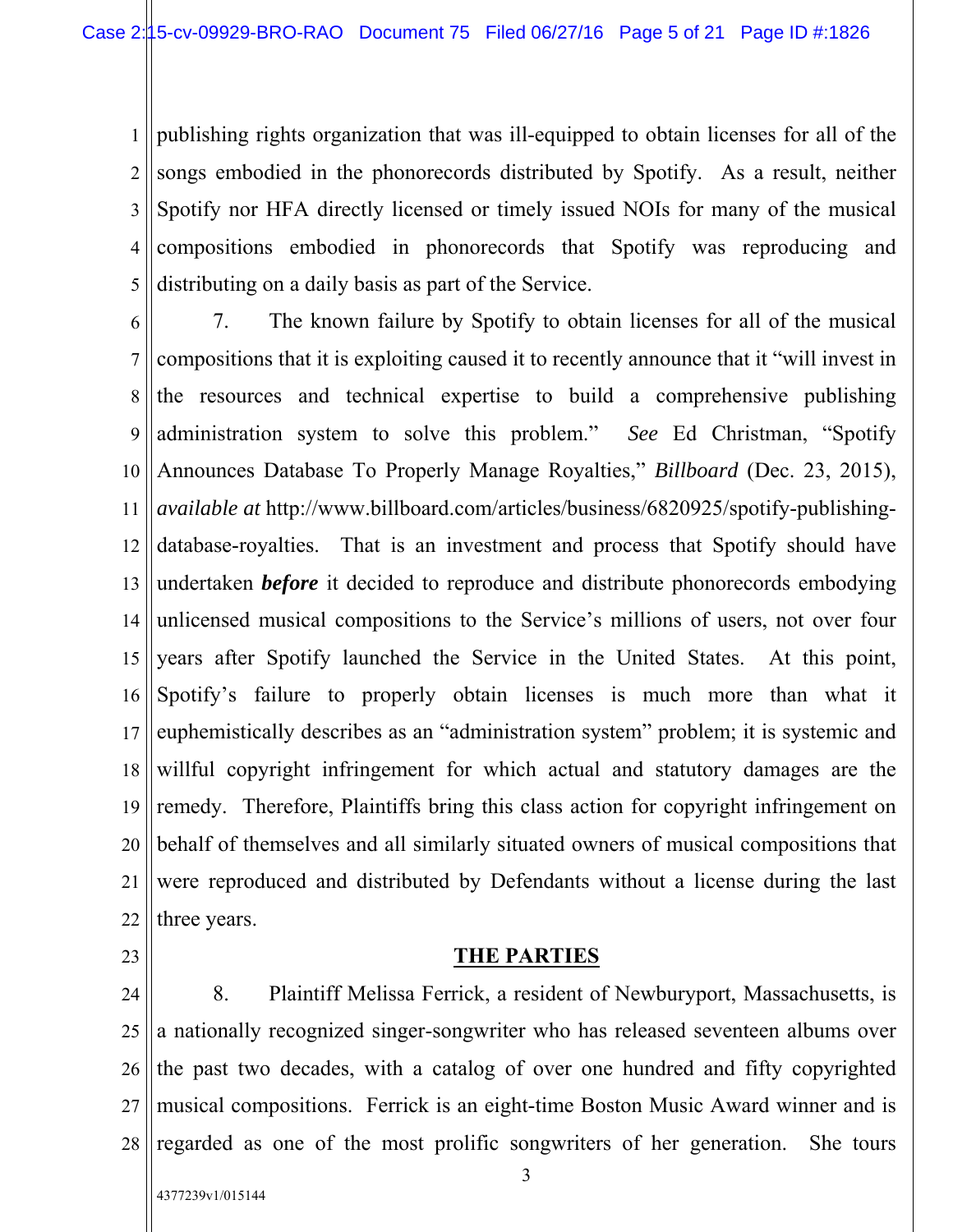1 2 3 4 5 6 7 8 9 10 11 12 13 14 15 regularly throughout North America and has shared the stage with Morrissey, Marc Cohn, Paul Westerberg, Dwight Yoakam, John Hiatt, Weezer, Tegan and Sara, Bob Dylan, Ani DiFranco, k.d. Lang, Suzanne Vega, Joan Armatrading, and many others. Ferrick signed in the early 1990s with Atlantic Records, and in 1993 released her debut album, "Massive Blur," which was then followed by "Willing to Wait" in 1995. Critical acclaim for Ferrick's music has continued to this day. Ferrick's 2011 album "Still Right Here" debuted on Billboard's Heat-Seekers Album Chart, won an 8th annual International Acoustic Music Award, and garnered two Independent Music Award nominations. Her 2013 album, "The Truth Is," won the 2014 Independent Music Award for Alt-Country Album of the Year and her 2015 self-titled album was referred to by the Boston Globe as "one of the year's most singular albums." Ferrick has been a part time Associate Professor in the Songwriting Department at Berklee College of Music since 2013, and the Artistic Director for Berklee's Five Week Summer Program since 2009. Her songs have been streamed approximately one million times by Spotify without a license.

16 17 18 19 20 21 22 23 24 25 26 27 28 9. Plaintiff Jaco Pastorius, Inc. ("Pastorius") is a Florida corporation with its principal place of business in Melbourne, Florida. It was formed on or about January 3, 1995, subsequent to the untimely death of John Francis Anthony Pastorius III, known professionally as Jaco Pastorius ("Jaco") to own Jaco's songs. Jaco was a highly acclaimed American jazz musician, composer, big band leader and electric bass player, considered by many to be the best and most influential bass guitarist in history. Over his career, Jaco released fifteen solo albums, appeared on eight Weather Report albums, and collaborated and performed on many others from 1974-1986. He has collaborated and guested on albums with legendary artists including Joni Mitchell, Pat Metheny, Ian Hunter, and Al Di Meola, and had numerous jazz greats perform with him on his solos projects. He taught bass at the University of Miami in 1973 at the age 22, and went on to release his debut album in 1976, the eponymous *Jaco Pastorius*, which was considered a breakthrough album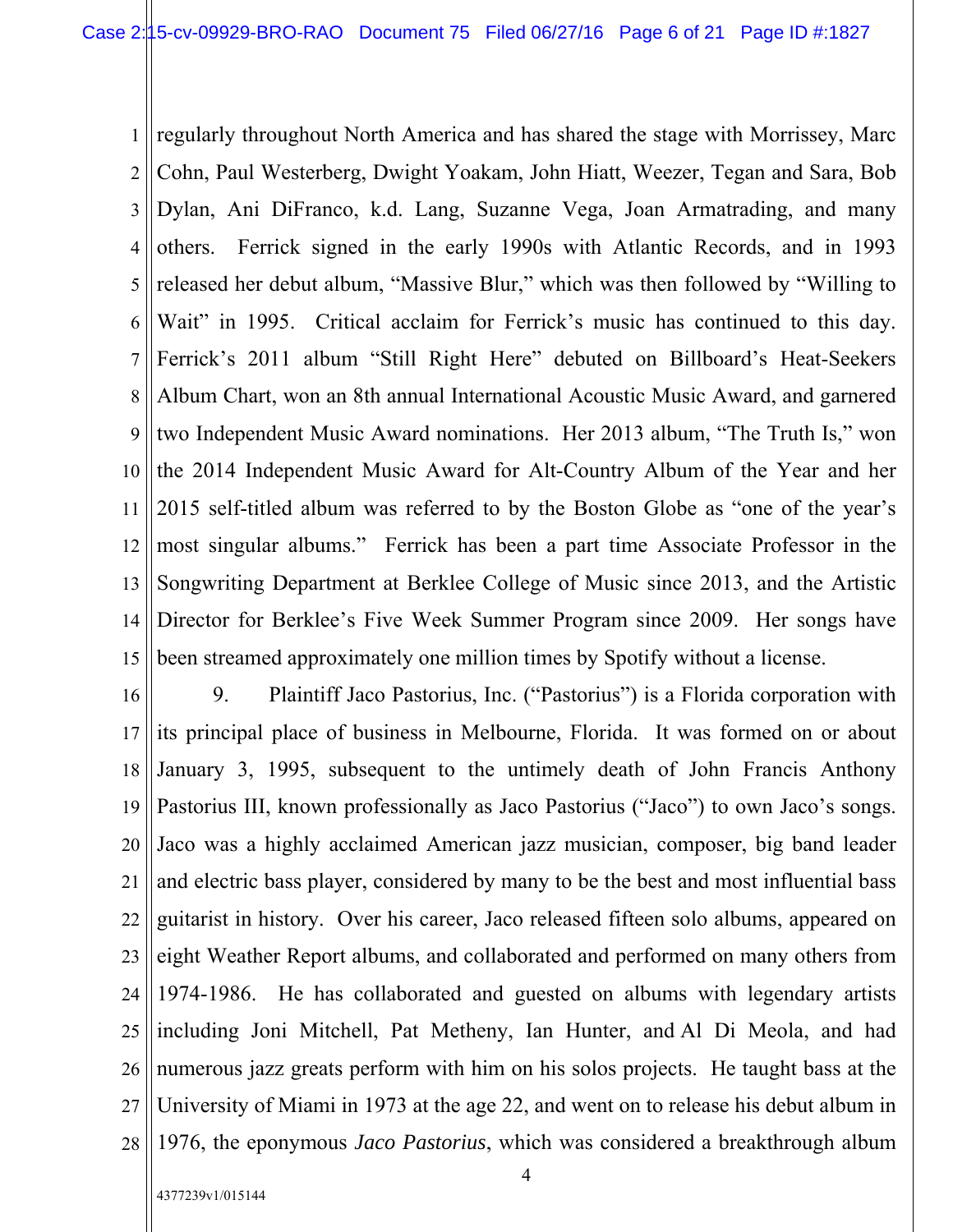1 2 3 4 5 6 7 8 9 10 11 12 13 14 15 16 17 18 19 20 21 22 23 24 25 26 27 for the electric bass. It met with critical acclaim and is still viewed as the best bass album ever recorded. Performing on the album was a veritable "Who's Who" of jazz, including Herbie Hancock, Wayne Shorter, David Sanborn, Lenny White, Hubert Laws, Don Alias, and Michael Brecker, many of whom Jaco continued to work with on future projects. In 1976, Jaco joined Weather Report, one of the preeminent jazz fusion bands in the 1970s and 1980s. Jaco was featured on the Grammy Award-nominated *Heavy Weather* in 1977, an album which showcased his bass playing and songwriting skills. After leaving Weather Report in late 1981, he went on to pursue a big band solo project, resulting in his second solo release, *Word of Mouth*, which reunited him with Herbie Hancock, Wayne Shorter and Hubert Laws. He died on September 21, 1987 at the age of 35. Jaco received two Grammy Award nominations in 1977 for his debut album, including Best Jazz Performance by a Group and Best Jazz Performance by a Soloist for "Donna Lee," and received another nomination in 1978, Best Jazz Performance by a Soloist, for his work on Weather Report's Heavy Weather. Jaco was inducted into the Down Beat Jazz Hall of Fame posthumously in 1988, one of only seven bassists ever to be so honored, and the only electric bass guitarist among the inductees. He has been called "arguably the most important and ground-breaking electric bassist in history" (Adrian Belew, New Directions in Modern Guitar, Hal Leonard Publications (1986)), and described by William C. Banfield, director of Africana Studies, Music and Society at Berklee College, as one of the few original American virtuosos who defined a musical movement, along with Jimi Hendrix, Louis Armstrong, Thelonious Monk, Charlie Christian, Bud Powell, Charlie Parker, Dizzy Gillespie, Sarah Vaughan, Bill Evans, Charles Mingus and Wes Montgomery (William C. Banfield, Cultural Codes: Makings of a Black Music Philosophy (2009), p. 161). Jaco's songs have been streamed millions of times by Spotify without a license.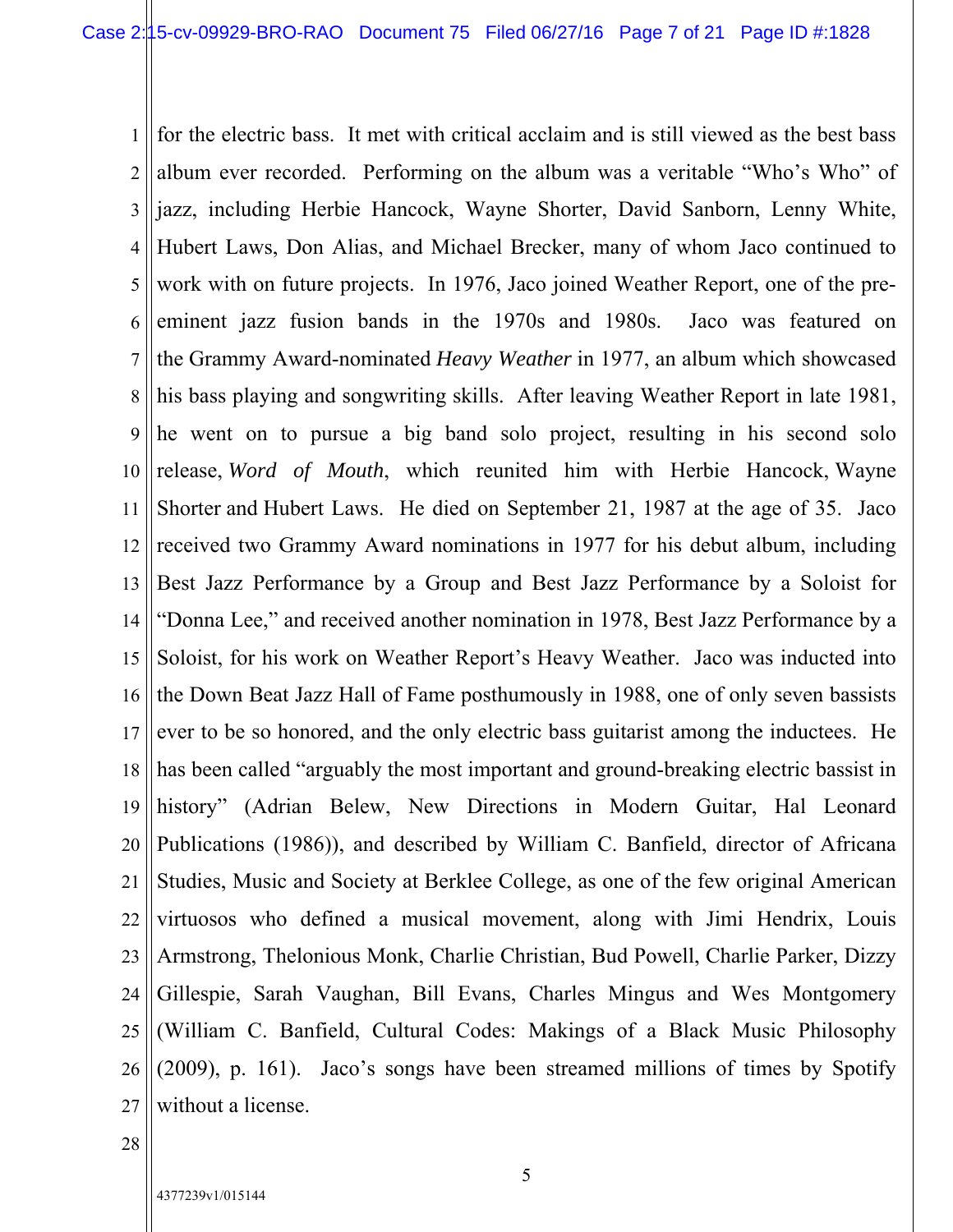1 2 3 4 5 6 7 8 9 10 11 12 13 14 15 16 10. Gerencia 360 Publishing, Inc. ("Gerencia 360 Publishing") is part of a group of music entertainment based companies started by Luis Del Villar in 2013. Gerencia 360 Publishing has a principal place of business in Downey, California. Mr. Del Villar incorporated Gerencia 360 Publishing in the State of California in 2014, together with Gerencia 360 Music, Inc., Gerencia 360 Management, Inc., and Gerencia 360 Entertainment, Inc. (collectively, "Gerencia 360 Companies"). The word "gerencia" translates from Spanish to "management" and in conjunction with "360," it defines the full scope of management provided by the Gerencia 360 Companies for its artists. The Gerencia 360 Companies consist of a record label, music publishing company, and talent management company. The Gerencia 360 Companies occupy a significant position in the regional Mexican music industry. Gerencia 360 Publishing owns copyrights to the songs of artists on the Gerencia 360 Music, Inc. ("Gerencia 360 Music") record label. Gerencia 360 Music covers all genres, with a specialty in regional Mexican music. Gerencia 360 Publishing also owns copyrights to the songs of other successful artists who do not record on the Gerencia 360 Music label.

17

20

21

22

23

24

25

26

27

18 19 11. Songs owned by Gerencia 360 Publishing have been streamed multiple millions of times by Spotify without a license. A small sampling of those songs include:

- "Adivina" streamed over 4 million times written by Luciano Luna Diaz and performed by Noel Torres, an internationally acclaimed singer/songwriter who is recognized as one of the leading male recording artists of the regional Mexican music genre
- "Me Interesas" streamed over 6 million times written by Luciano Luna Diaz and performed by Noel Torres
- "Para Que Tantos Besos" streamed over 5 million times written by Luciano Luna Diaz and performed by Noel Torres
- 28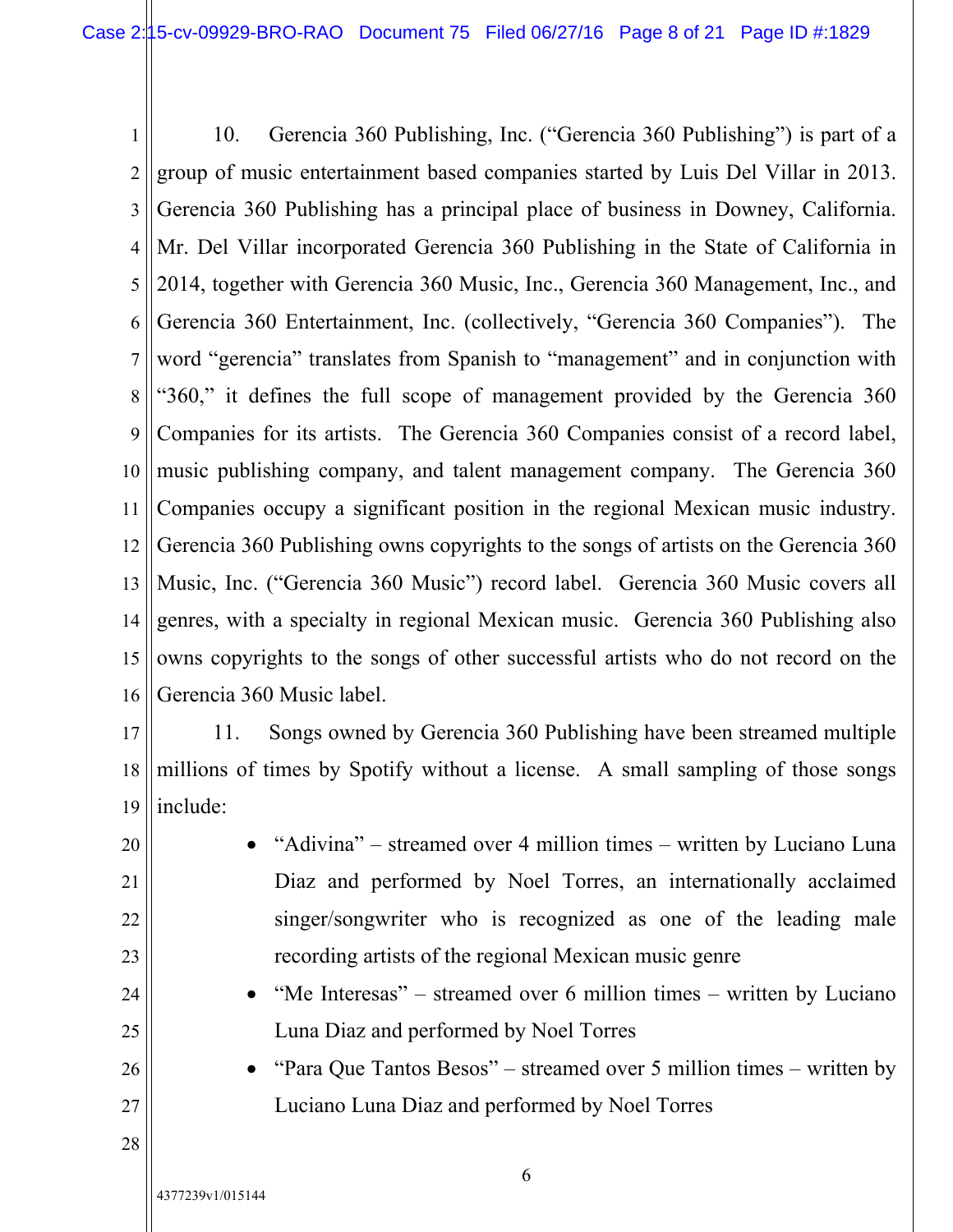| 1              | "Amaneci Con Ganas" – streamed over 4.2 million times combined,                |
|----------------|--------------------------------------------------------------------------------|
| $\overline{2}$ | over 2.7 million on the album and over 1.5 million times as a single $-$       |
| 3              | written by Maria Luisa Inzunza Favela and Jose Alberto Inzunza                 |
| 4              | Favela, and performed by Noel Torres                                           |
| 5              | • "Mujeres de Tu Tipo" – streamed over 3.7 million times – written by          |
| 6              | Jose Luis Del Villar and performed by Adriel Favela, a Mexican                 |
| $\overline{7}$ | singer, songwriter and multi-instrumentalist specializing in norteño           |
| 8              | and corridos                                                                   |
| 9              | "Te Acuerdas De Tu Amiga" – streamed over 1.4 million times –                  |
| 10             | written by Jose Alberto Inzunza Favela and Luciano Luna Diaz, and              |
| 11             | performed by Adriel Favela                                                     |
| 12             | "Tomen Nota" – streamed over 1.8 million times – written by Jesus<br>$\bullet$ |
| 13             | Jimenez Carrillo and performed by Adriel Favela                                |
| 14             | "Es Tiempo De Guerra" – streamed over 1.5 million times – written              |
| 15             | by Ricardo Orrantia Martinez and Maria Luisa Inzunza Favela, and               |
| 16             | performed by Adriel Favela                                                     |
| 17             | "Mi Primera Vez" – streamed over 920,000 times – written by Jose<br>$\bullet$  |
| 18             | Alberto Inzunza Favela and Jose Luis Del Villar, and performed by              |
| 19             | Jonatan Sanchez, a captivating 17 year old singer and guitar player            |
| 20             | with a rapidly rising fan base                                                 |
| 21             | "Mis Gustos, Mis Placeres" – streamed over 1.3 million times –                 |
| 22             | written by Adriel Guadalupe Apodaca and Jose Luis Del Villar, and              |
| 23             | performed by Adriel Favela, featuring Jonatan Sanchez                          |
| 24             | "Perfecta" – two different version streamed over a combined $580,000$          |
| 25             | times – written by Luciano Luna Diaz and Maria luisa Inzunza Favela,           |
| 26             | and peformed by Jonatan Sanchez                                                |
| 27             | "Me He Dado Cuenta" – streamed over $440,000$ times – written by               |
| 28             | Jose Luis Del Villar and Omar Valenzuela, and performed by Martin              |
|                | 7                                                                              |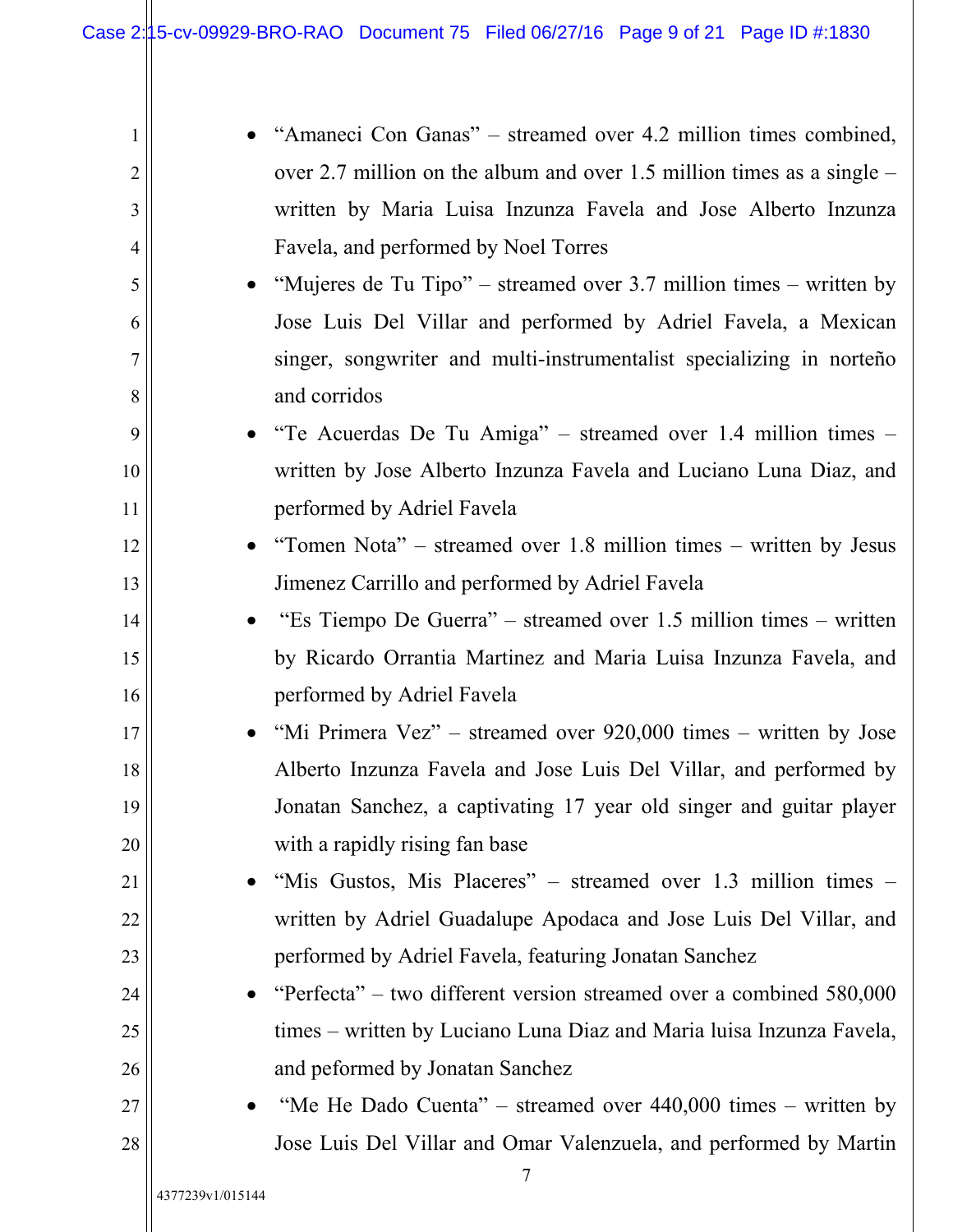Castillo, an American-born alternative corrido singer, songwriter, drummer, and producer, whose solo recordings have been hits on the Mexican Regional charts, and who is widely known by fans as "the King of Corrido" (king of the ballads) and "El Toron" (the eminence)

5 6

1

2

3

4

 "Asi Sera" – streamed over 500,000 times – written by Jose Luis Del Villar and performed by Martin Castillo

7 8 9 10 11 12 13 14 15 16 17 18 19 20 21 22 23 24 12. In 2014, SESAC, the second oldest performing rights organization in the Unites States, gave Latina Radio Performance Awards to the songs "Adivina" performed by Noel Torres, written by Luciano Luna, and co-published byDel New Music and Gerencia 360; "Me Interesas" performed by Noel Torres, written by Luciano Luna, and published by Gerencia 360; and "Me He Dado Cuenta" performed by Martín Castillo, written by Luis Del Villar and Omar Valenzuela, and published by Gerencia 360. Gerencia 360 is clearly a major force in the Latina market, owning songs with huge popularity and dominating the charts in the Mexican regional music arena.Spotify is a Delaware corporation with its principal place of business in New York, New York. Spotify owns and operates the Service – an online interactive music streaming service, which can be principally accessed at www.spotify.com. The Service consists of both an advertisement-supported service that is free to subscribers and a premium service that costs \$9.99 per month and is advertisement-free. Spotify is qualified to do business in State of California and has registered as a foreign corporation with the California Secretary of State. Spotify also has a designated agent for service of process in Los Angeles, National Registered Agents, Inc., with an address of 818 W. Seventh St., Ste 930, Los Angeles, CA 90017.

25 26 27 13. It is actively doing business in California with offices in Los Angeles and San Francisco. Spotify operates the Service in California, has millions of subscribers and end users in California, has entered into contracts and other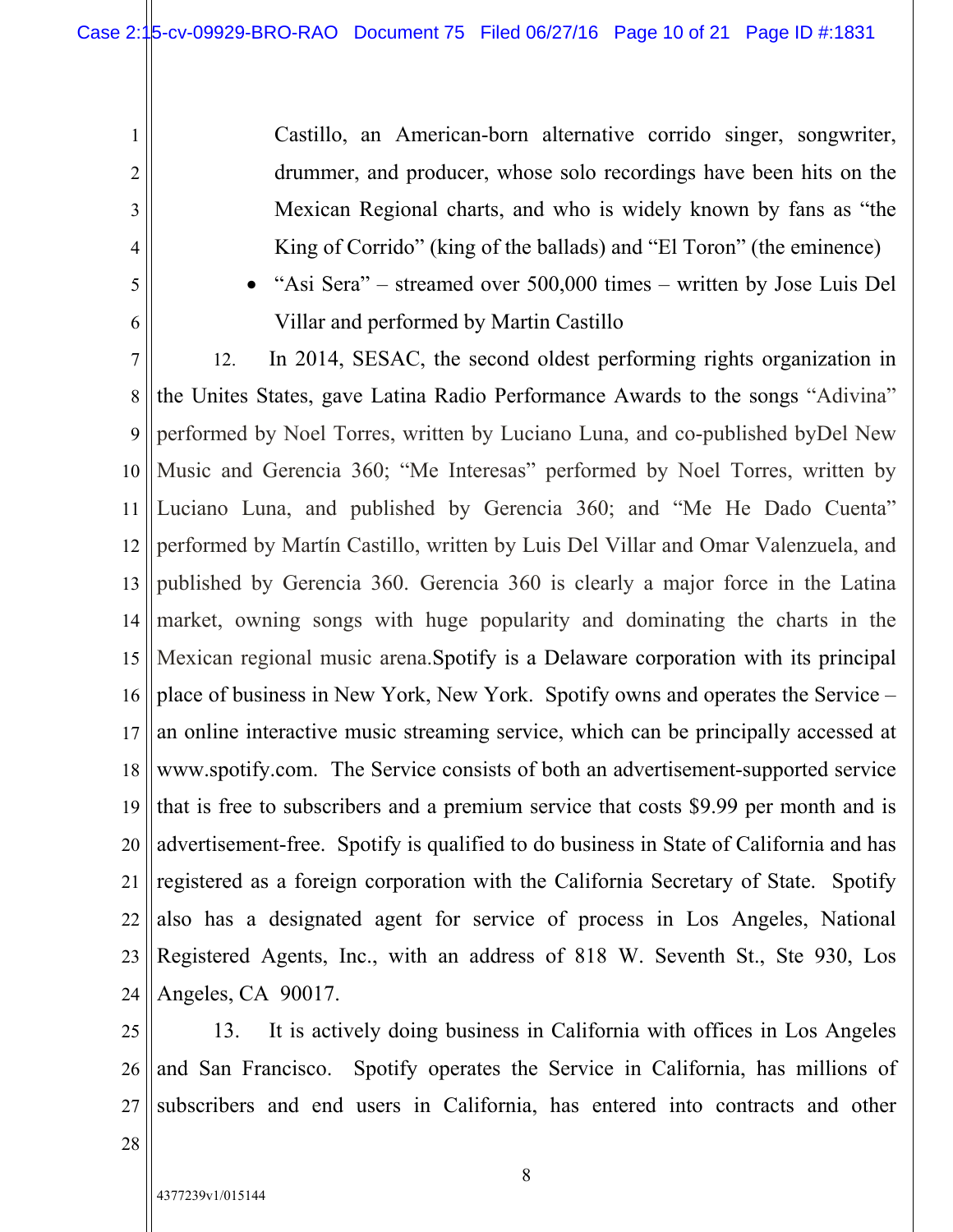1 2 transactions in California (including with record labels, publishers and developers), and generates millions of dollars in revenue from California residents.

3 4 5 6 7 14. Spotify has previously admitted in other federal filings that personal jurisdiction is proper in California. *PacketVideo Corp v. Spotify USA Inc., et. al*, Case No. CV 11-1659-IEG-WMCx (S.D. Cal. 2011), Dkt. 14 at ¶ 9 ("Defendants do not dispute that this Court has personal jurisdiction over Spotify USA, Inc. and Spotify Limited.").

8 9 10 11 15. Spotify's User's Terms of Use specify California as the choice of law for all disputes with its users in the United States and requires any dispute, claim, or controversy to be resolved in state or federal courts in one of two states – California being one of them.

12 13 14 15 16. Spotify Developer's Terms of Use specify California as the choice of law for all disputes with its third-party developers worldwide and require any dispute, claim, or controversy to be resolved in state or federal courts in only one state – California.

16 17 18 19 20 21 22 17. In 2013, in an attempt the invoke the provisions of the Class Action Fairness Act (CAFA) for the removal of an action filed against it California, Spotify relied on its extensive contacts with California and its residents, including declaration that those residents in 2013 had spent more than \$15 million for subscriptions to Spotify's paid Premium service. (*Bleak v. Spotify USA, Inc*., Case No. CV 13-5653-CRB (N.D. Cal. 2013), Dkt. 2 at ¶ 7(d) (Declaration of Göran Sander, analyst in Spotify's Analytics teams).

23 24 18. By its own admissions, Spotify maintains two offices in California, including one in this District.

25 26 27 19. Spotify routinely seeks to employ, and does employ senior level employees in California. Spotify currently employs the head of artist services and the head of original content licensing in its Los Angeles office. It is also currently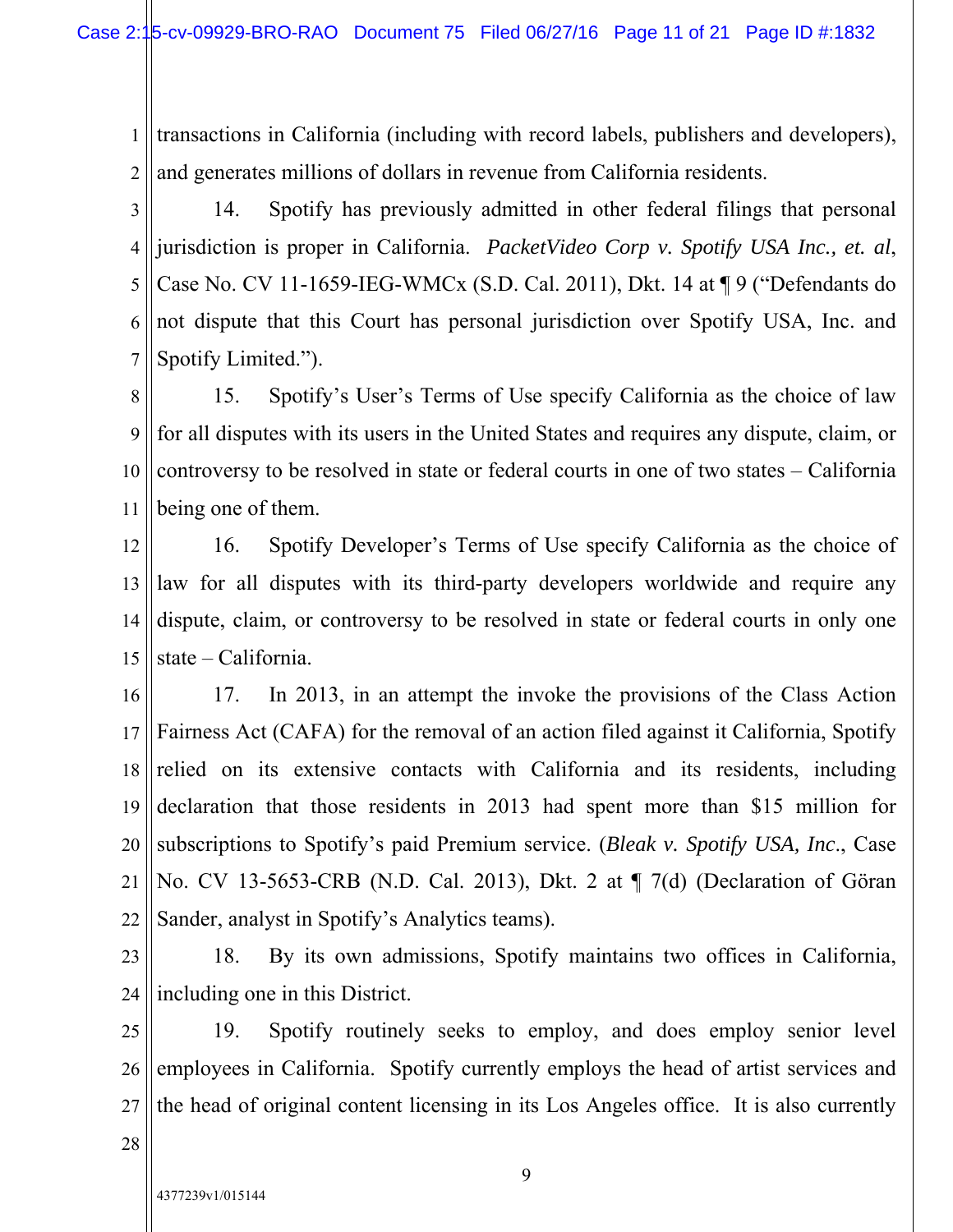1 2 seeking a Director of Publishing and Songwriter Relations in Los Angeles and a Strategic Partnership Manager for Software and Technology in San Francisco.

3 4 5 6 20. On October 10, 2014, in collaboration with the Music Managers' Forum (MMF) and the Featured Artists Coalition (FAC),Spotify specifically hosted a meeting in Los Angeles to discuss streaming with artists as part of its artist outreach campaign.

7 8 21. On February 13, 2016, Spotify threw a "Creators party" at Cicada in Los Angeles to appeal to artists, producers, and songwriters.

9 10 11 12 22. Spotify has sought to transfer cases to California on the grounds that it is a more convenient forum. *iMTX Strategic, LLC, v. Spotify USA, Inc*., Case No. CV 15-325-GMS (D. Del. 2014) Dkt. 12 (Spotify's motion to transfer venue to the Northern District of California).

13 14 15 16 23. In 2009, Spotify's music content team entered into a licensing deal with InGrooves, which is based in San Francisco, California. The InGrooves catalogue includes artists like Dolly Parton, The Crystal Method, Andrew Bird, Too \$hort, and Thievery Corporation.

17 18 19 20 21 22 23 24 24. The true names and capacities (whether individual, corporate, associate or otherwise) of the defendants named herein as Does 1 through 10, inclusive, are unknown to Plaintiffs, who therefore sue said defendants by such fictitious names. Plaintiffs will amend this Complaint to allege their true names and capacities when such have been ascertained. Upon information and belief, each of the Doe defendants herein is responsible in some manner for the occurrences herein alleged, and Plaintiffs' and class members' injuries as herein alleged were proximately caused by such defendants' acts or omissions.

25 26 27 28 25. Plaintiffs are informed and believe, and on that basis allege, that at all times mentioned in this Complaint, Spotify and each of the Doe defendants were the agent of each other and, in doing the things alleged in this Complaint, were acting within the course and scope of such agency.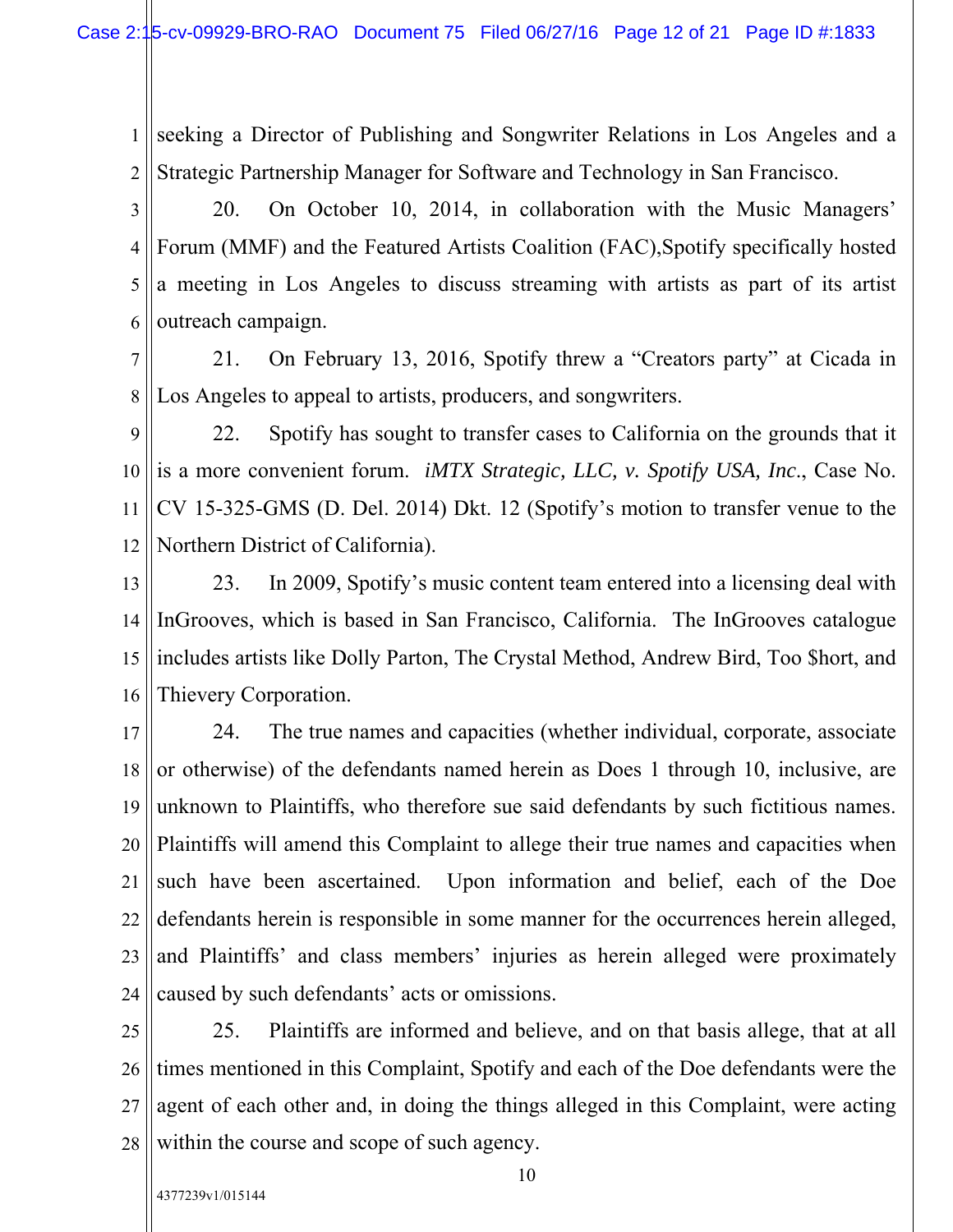1

## **JURISDICTION AND VENUE**

2 3 26. This is a civil action seeking damages and injunctive relief for copyright infringement under the Copyright Act, 17 U.S.C. §101 *et seq.*

4 5 27. This Court has original subject matter jurisdiction of this action pursuant to 28 U.S.C. §§1331 and 1338(a).

6 7 8 9 10 11 12 28. This Court has personal jurisdiction over Defendants because, among other things, they do continuous and systematic business in California and in this District and maintain one or more offices and employ personnel in California. Additionally, as described above, Defendants have conceded they are subject to personal jurisdiction in California and have directed their business conduct to California. Defendants have also committed acts of copyright infringement in California and have performed acts directed at and causing harm in California.

13 14 15 16 29. Venue is proper in this District pursuant to 28 U.S.C. §§1391(b) and (c) and 1400(a) because Spotify is subject to personal jurisdiction in this District and because a substantial part of the events or omissions by Spotify giving rise to the claims occurred in this District.

17

## **CLASS ALLEGATIONS**

18 19 20 30. Plaintiffs bring this action as a class action pursuant to Fed. R. Civ. Proc. 23 on behalf of themselves and on behalf of a class of similarly situated copyright owners of musical compositions defined as:

21 22 23 24 25 All persons or entities who own the copyright in a musical composition: (a) for which a certificate of registration has been issued or applied for; and (b) that was reproduced and distributed through interactive streaming and/or limited downloads by Defendants without a license during the last three years.

26 27 28 31. This action has been brought and may be properly maintained as a class action because there is a well-defined community of interest in the litigation and the members of the proposed class are readily and easily ascertainable and identifiable.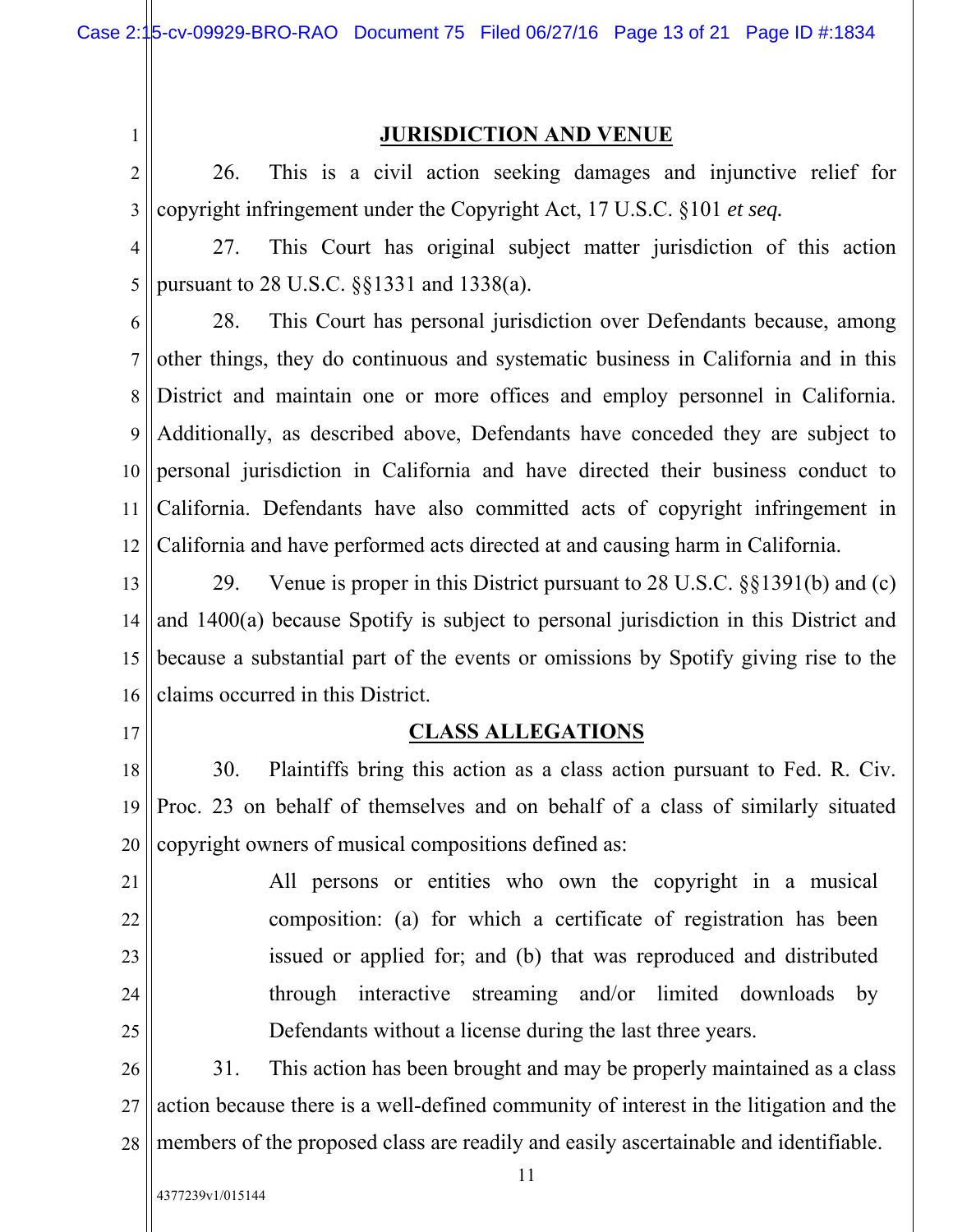1 2 3 4 5 6 32. The members of the class are so numerous that joinder of all members is impracticable. Plaintiffs are informed and believe, and on that basis allege, that there are thousands of members in the class who can be readily located, identified from various databases and records (including those maintained by Spotify, the United States Copyright Office, and HFA) and through discovery, and notified of this action.

7 8 9 10 11 12 13 33. Plaintiffs' claim for copyright infringement is typical of the claims of the members of the class, and Plaintiffs' interests are consistent with and not antagonistic to those of the other members of the class they seek to represent. Plaintiffs and all members of the class have sustained damages and face irreparable harm arising out of Defendants' continued infringement as alleged herein and, thus, are entitled to recover actual damages and/or statutory damages and obtain injunctive relief to prevent further wrongful conduct by Defendants.

14 15 16 17 18 19 20 21 22 23 24 34. Plaintiffs have no interests that are adverse to, or which conflict with, the interests of the absent members of the class and they are able to fairly and adequately represent and protect the interests of such a class. Plaintiffs believe strongly in the protection of the copyrights of songwriters and music publishers. Plaintiffs have raised a viable claim for copyright infringement of the type reasonably expected to be raised by members of the class, and will diligently and vigorously pursue that claim. If necessary, Plaintiffs may seek leave of the Court to amend this Complaint to include additional class representatives to represent the class or additional claims as may be appropriate. Plaintiffs are represented by experienced, qualified, and competent counsel who are committed to prosecuting this action.

25 26 27 28 35. Common questions of fact and law exist as to all members of the class that plainly predominate over any questions affecting only individual members of the class. These common legal and factual questions, which do not vary from class member to class member, and which may be determined without reference to the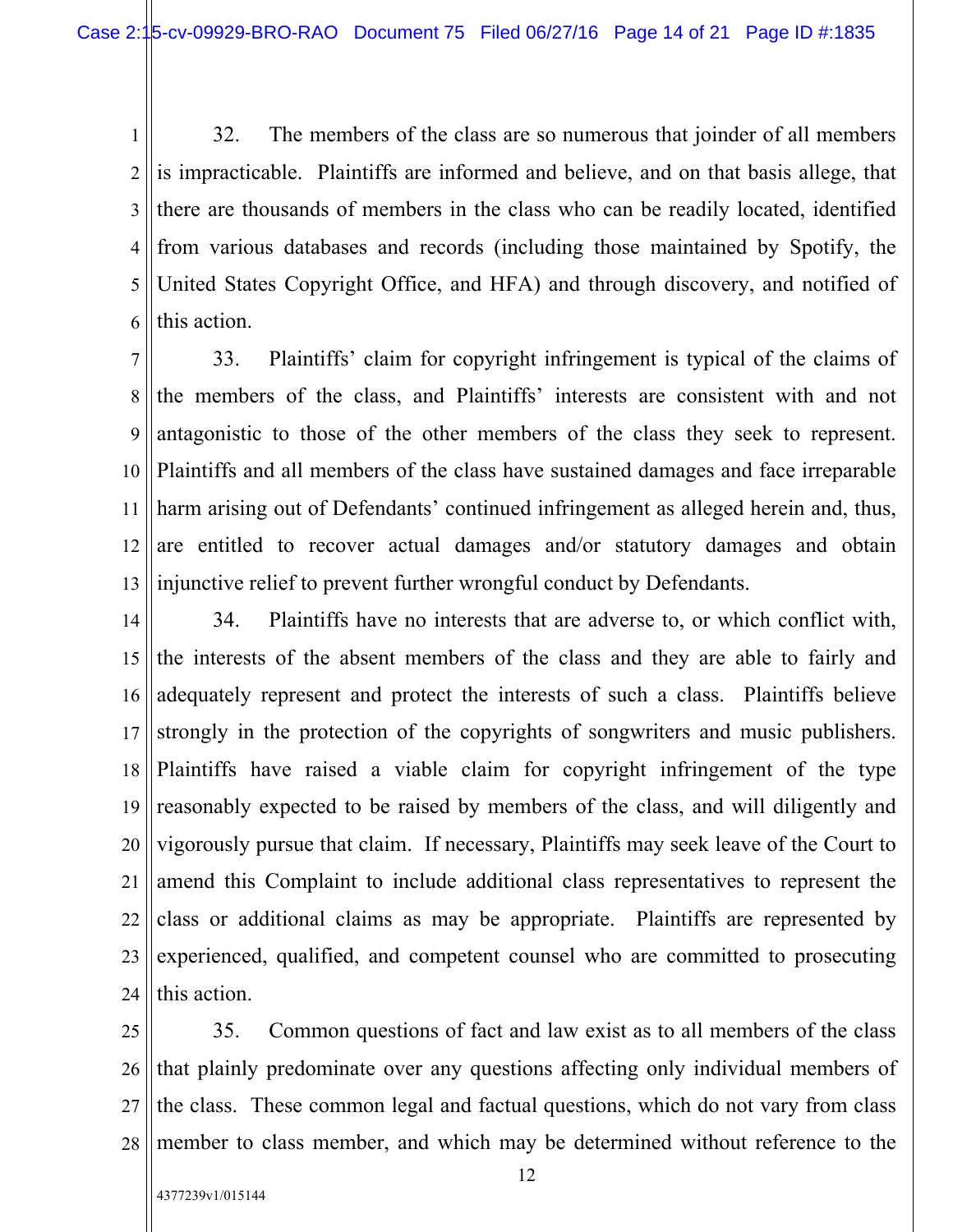1 2 individual circumstances of any class member, include (without limitation) the following:

(A) Whether Defendants reproduced and distributed musical compositions through interactive streaming and/or limited downloads without a license during the last three years;

(B) Whether Defendants' reproduction and distribution of musical compositions through interactive streaming and/or limited downloads without a license constitutes direct infringement in violation of the Copyright Act, 17 U.S.C. §101 *et seq*.;

(C) Whether Defendants' acted willfully with respect to the acts complained of herein;

(D) The basis and method for determining and computing damages, including statutory damages; and

(E) Whether Defendants' infringing conduct is continuing, thereby entitling the members of the class to injunctive or other relief.

16 17 18 19 20 21 22 23 24 25 26 27 28 36. A class action is superior to other available methods for the fair and efficient adjudication of this controversy because individual litigation of the claims of all class members is impracticable. The claims of the individual members of the class may range from smaller sums to larger sums. Thus, for those class members with smaller claims, the expense and burden of individual litigation may not justify pursuing the claims individually. And even if every member of the class could afford to pursue individual litigation, the court system could not be so encumbered. It would be unduly burdensome to those courts in which individual litigation of numerous cases would otherwise proceed. Individualized litigation would also present the potential for varying, inconsistent, or contradictory judgments and would magnify the delay and expense to all parties and to the court system resulting from multiple trials of the same factual issues. By contrast, the maintenance of this action as a class action presents few management difficulties, conserves the resources of

3

4

5

6

7

8

9

10

11

12

13

14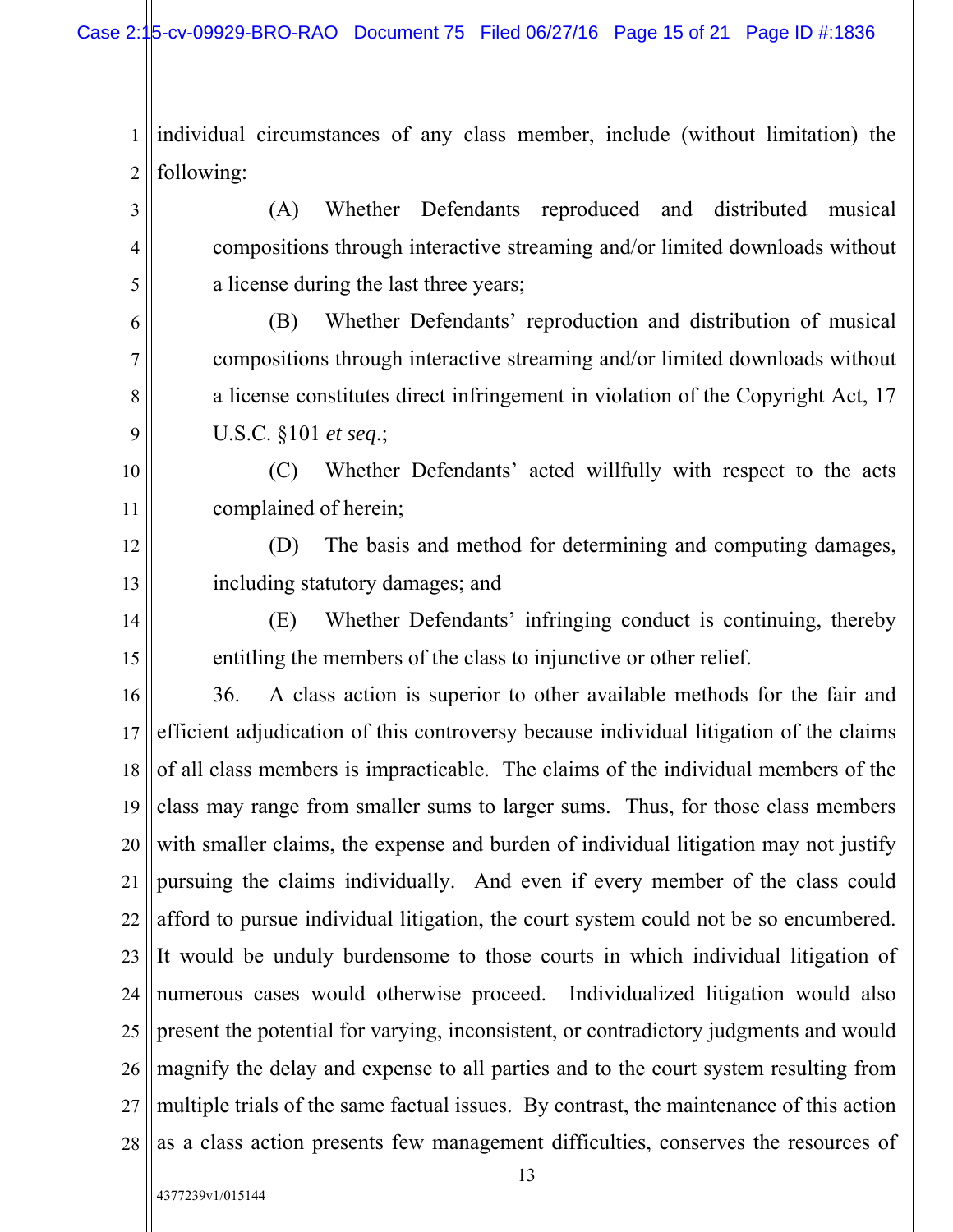the parties and court system, and protects the rights of each member of the class. Plaintiffs anticipate no difficulty in the management of this action as a class action.

## **CLAIM FOR RELIEF**

# **(Copyright Infringement – Against All Defendants)**

5 6 37. Plaintiffs hereby incorporate the allegations set forth above in paragraphs 1 through 20 above, as though fully set forth herein.

7 8 9 10 11 12 38. Under §106 of the Copyright Act, the copyright owner of a musical composition has the exclusive rights to reproduce and distribute the compositions in phonorecords. 17 U.S.C. §106(1) and (3). This includes the exclusive rights to make or authorize DPDs, interactive streams, and limited downloads of the musical compositions through subscription or non-subscription online digital music services. *See* 17 U.S.C. §115(d), 37 C.F.R. §§385.10, 385.11.

13 14 15 16 17 18 19 20 39. Spotify's online interactive music streaming service, www.spotify.com, is offered to end users in the United States on an advertising-free paid subscription basis or an advertiser-supported no-subscription basis. Spotify distributes phonorecords embodying musical compositions to its end users through interactive streaming and limited downloads available on their computers and mobile devices. Plaintiff is further informed and believes, and on that basis alleges, that Spotify also makes server copies in the United States of phonorecords embodying the musical compositions at issue in this litigation.

21 22 23 24 25 26 27 28 40. In order to lawfully make and distribute phonorecords embodying the musical compositions as set forth above, Spotify must have first obtained not only a license for each individual phonorecord from its owner(s), but also a separate license for the underlying musical composition that is embodied in each separate phonorecord from the copyright owner of such composition. Spotify can either license musical compositions directly or by obtaining a compulsory license in accordance with the terms of 17 U.S.C. §115 by serving a timely NOI. Failure to serve or file the requisite NOI "within thirty days after making, and before

1

2

3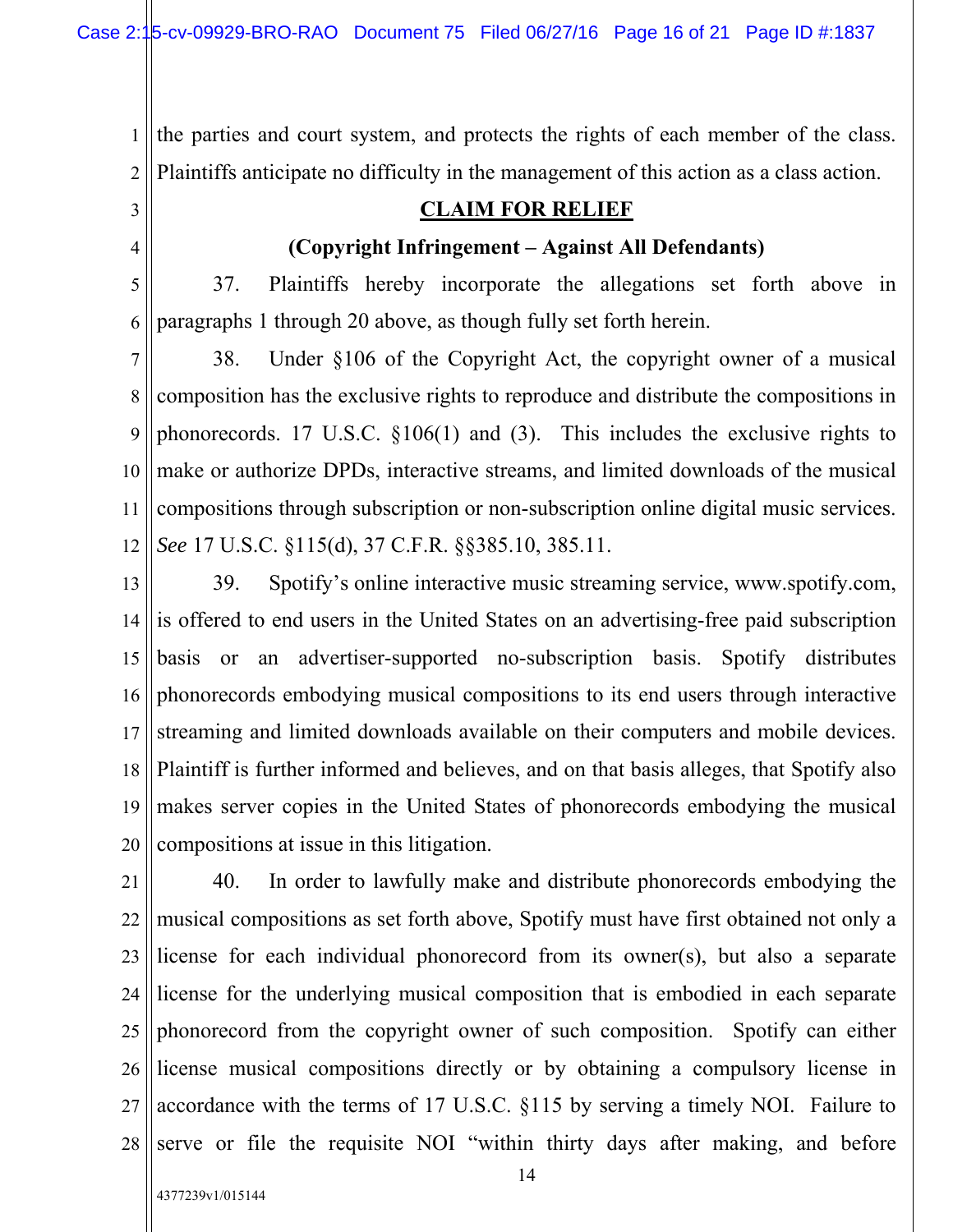1 2 3 4 distributing any phonorecords of the work…forecloses the possibility of a compulsory license and, in the absence of a voluntary license, renders the making and distribution of phonorecords actionable as acts of copyright infringement." 17 U.S.C. §115(b)(1) and (2).

5 6 7 8 9 10 41. Spotify did not have and does not have a comprehensive system of music publishing administration in place necessary to license all of the songs embodied in phonorecords which it ingests and distributes by means of interactive streaming and temporary downloads. Rather than decline to distribute phonorecords embodying musical compositions that are unlicensed, however, Spotify elected instead to engage in wholesale copyright infringement.

11 12 13 14 15 16 17 18 19 42. Ferrick is the registered copyright owner of all of the musical compositions listed on Exhibit A attached hereto and incorporated herein by this reference ("Ferrick's musical compositions"). Ferrick's musical compositions have been distributed through interactive streaming and temporary downloads by Spotify approximately one million times within the last three years. Ferrick is further informed and believes, and on that basis alleges, that server copies thereof have also been made by Spotify within the last three years. Ferrick's musical compositions have not been licensed by Spotify either directly or by a compulsory license in accordance with 17 U.S.C. §115.

20 21 22 23 24 43. Pastorius owns all interests in Jaco's registered copyrighted musical compositions that he owned at the time of his death, including any interests that were owned by his first wife ("Pastorius' musical compositions"). A representative sampling of the Pastorius musical compositions are listed on Exhibit B attached hereto and incorporated herein by this reference.

25 26 27 28 44. Pastorius' musical compositions have been distributed through interactive streaming and temporary downloads by Spotify millions of times within the last three years. Pastorius is further informed and believes, and on that basis alleges, that server copies thereof have also been made by Spotify within the last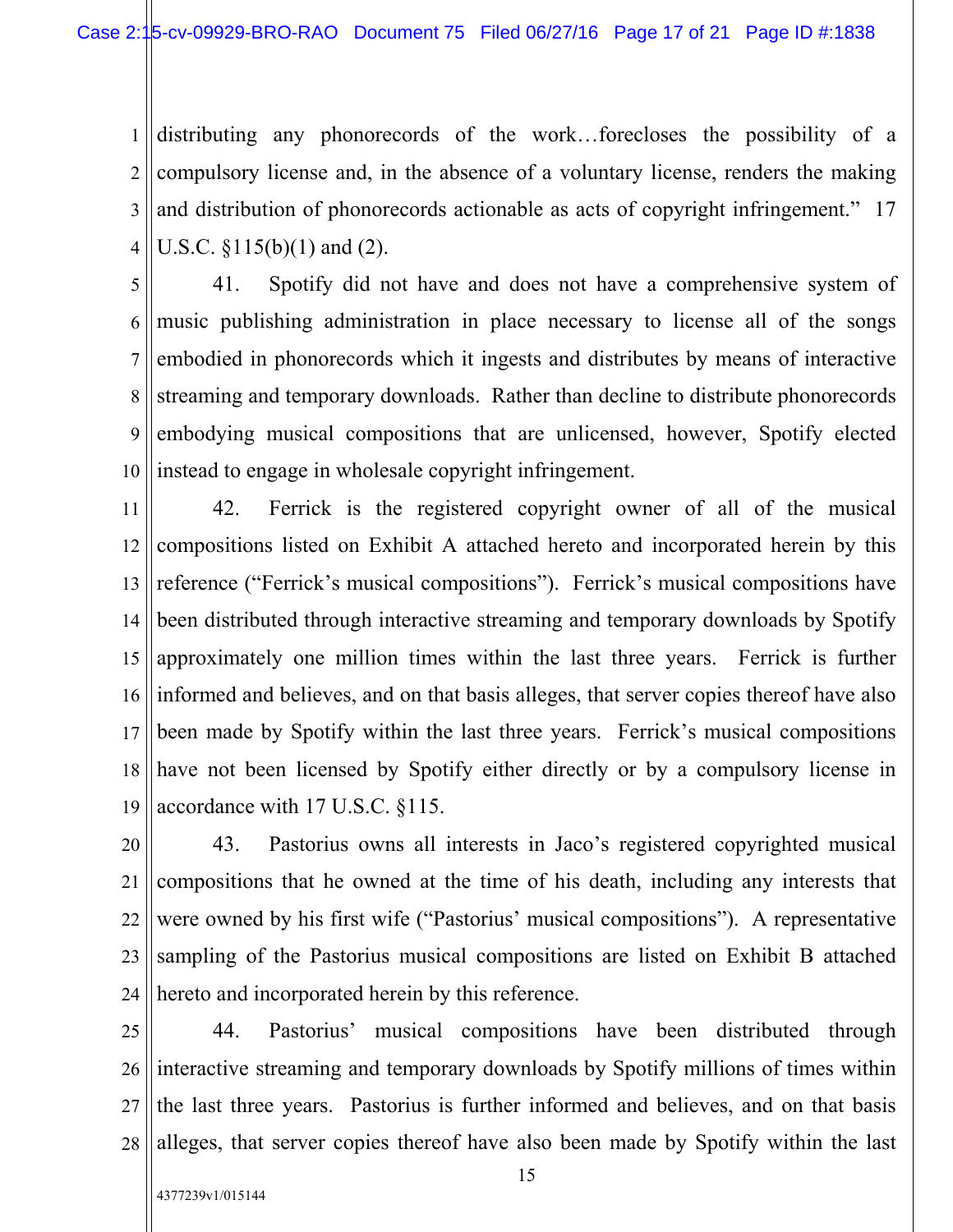1 2 three years. Pastorius' musical compositions have not been licensed by Spotify either directly or by a compulsory license in accordance with 17 U.S.C. §115.

3 4 5 6 7 8 9 10 11 12 45. Gerencia 360 Publishing is the registered copyright owner or registration pending copyright owner of all of the musical compositions listed on Exhibit C attached hereto and incorporated herein by this reference ("Gerencia 360 Publishing's musical compositions"). Gerencia 360 Publishing's musical compositions have been distributed through interactive streaming and temporary downloads by Spotify millions of times within the last three years. Gerencia 360 Publishing is further informed and believes, and on that basis alleges, that server copies thereof have also been made by Spotify within the last three years. Gerencia 360 Publishing's musical compositions have not been licensed by Spotify either directly or by a compulsory license in accordance with 17 U.S.C. §115.

13 14 15 16 17 46. Plaintiffs are further informed and believe, and on that basis allege, that the musical compositions owned by the members of the class have been distributed by Spotify through interactive streaming and temporary downloads and that Spotify has also made server copies thereof during the last three years, all without either a direct or compulsory license.

18 19 20 21 47. Spotify's unlawful reproduction and distribution of the musical compositions owned by Plaintiffs and the members of the class as alleged hereinabove constitutes copyright infringement under the Copyright Act. 17 U.S.C. §101 *et seq.*

22 23 24 48. Spotify's acts of infringement have been willful, intentional, and purposeful, in disregard of and indifference to the rights of Plaintiffs and the members of the class.

25 26 27 28 49. As a direct and proximate result of Defendants' infringement of Plaintiffs' copyrights and the copyrights of the members of the class, pursuant to 17 U.S.C. §504(c), Plaintiffs and the class members are entitled to recover up to \$150,000 in statutory damages for each musical composition infringed.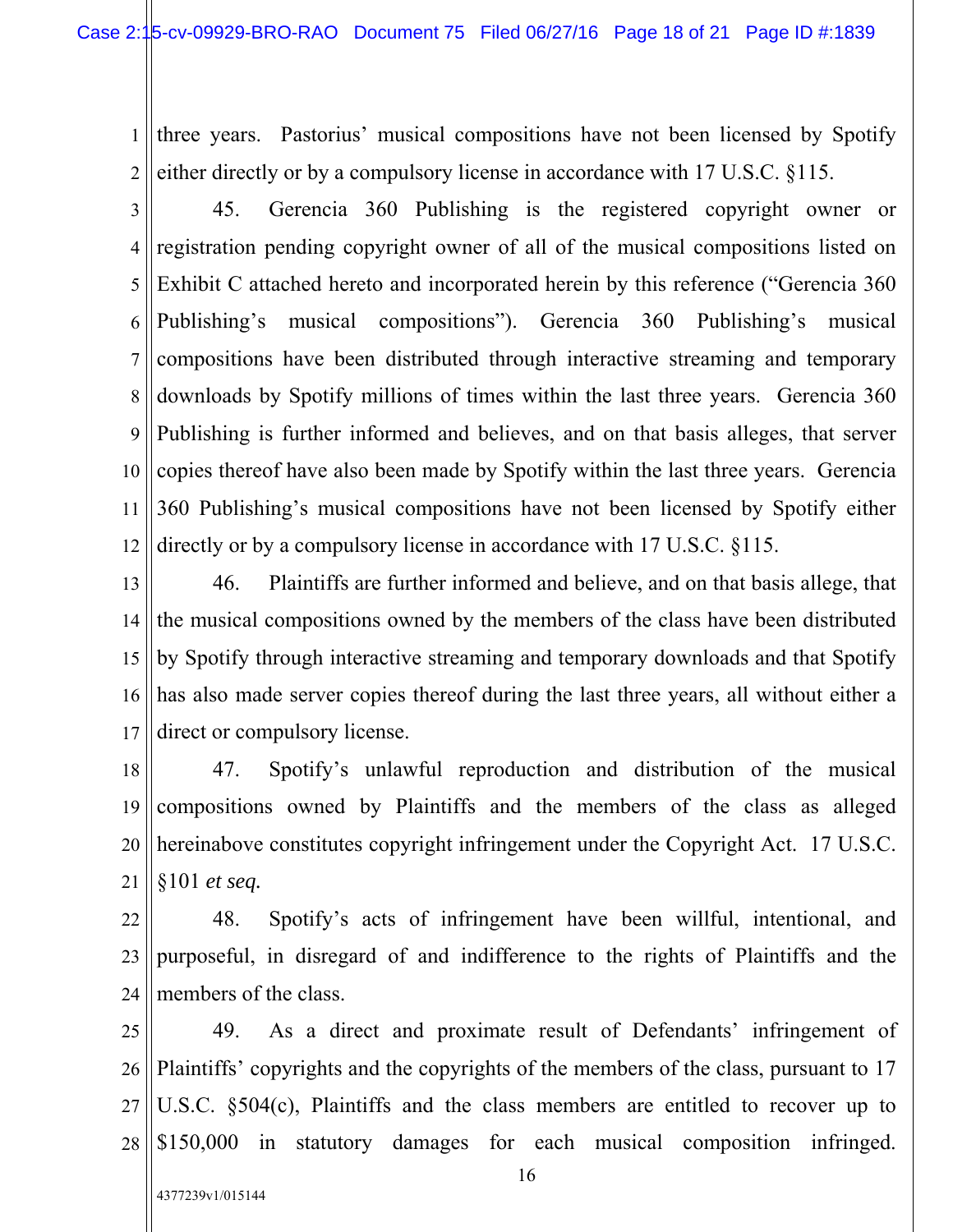1 2 3 Alternatively, at their election, pursuant to 17 U.S.C. §504(b), Plaintiffs and the class members are entitled to their actual damages, including Spotify's profits from infringement, as will be proven at trial.

4 5 6 50. Plaintiffs and the class members are also entitled to recover attorney's fees and costs pursuant to 17 U.S.C. §505, and prejudgment interest according to law.

7 8 9 10 11 51. Spotify is causing, and unless enjoined by the Court will continue to cause, Plaintiffs and the class members irreparable harm for which they have no adequate remedy at law. Plaintiffs and the class members are entitled to an injunction under 17 U.S.C. §502 prohibiting the continued infringement of their musical compositions.

12

# **PRAYER FOR RELIEF**

13 14 15 WHEREFORE, Plaintiffs, on behalf of themselves and on behalf of all other members of the class, pray for Judgment against Spotify and the Doe Defendants, and each of them, as follows:

16 17 18 A. Determining that this is a proper class action maintainable pursuant to Rule 23 of the Federal Rules Civil Procedure, certifying Plaintiffs as class representatives and Plaintiffs' counsel as class counsel;

19 20 B. For compensatory and/or statutory damages in an amount in excess of \$200 million, according to proof;

21 22 23 24 25 26 C. A temporary, preliminary, and permanent injunction enjoining and restraining Defendants, and their respective agents, servants, directors, officers, principals, employees, representatives, subsidiaries and affiliated companies, successors, assigns, and those acting in concert with them or at their direction, and each of them, from continued unlicensed reproduction and distribution of the copyrighted musical compositions owned by Plaintiffs and the members of the class;

27

D. For pre- and post-judgment interest.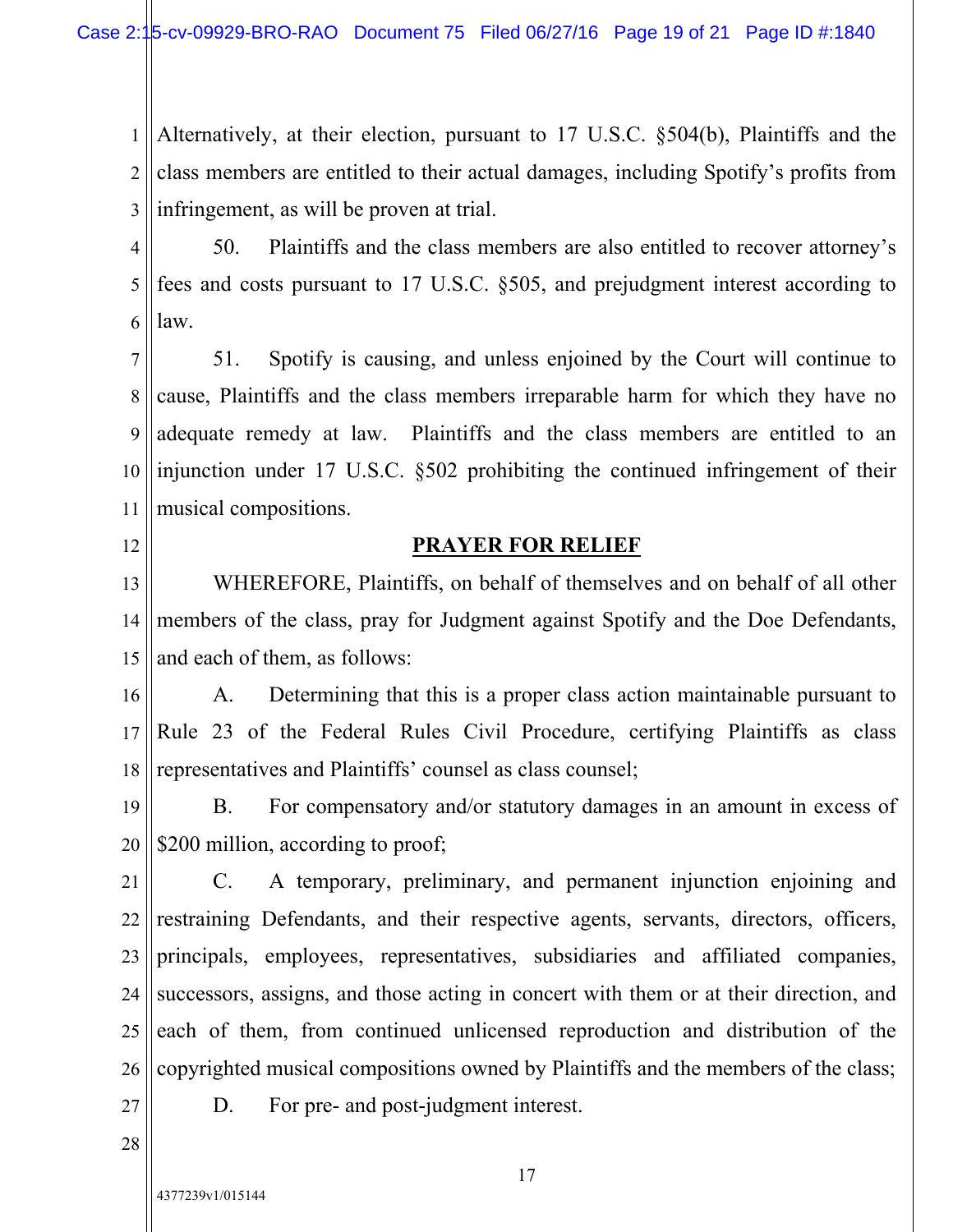| 1              | For such fees and costs (including reasonable attorney's fees) incurred<br>Е. |                                                                                                            |  |
|----------------|-------------------------------------------------------------------------------|------------------------------------------------------------------------------------------------------------|--|
| $\overline{2}$ |                                                                               | herein as permitted by law.                                                                                |  |
| 3              | $F_{\cdot}$                                                                   | For such other and further relief as the Court deems just and proper.                                      |  |
| $\overline{4}$ |                                                                               |                                                                                                            |  |
| 5<br>6         |                                                                               | Dated: June 27, 2016<br><b>HENRY GRADSTEIN</b><br>MARYANN R. MARZANO<br><b>DANIEL LIFSCHITZ</b>            |  |
|                |                                                                               | <b>GRADSTEIN &amp; MARZANO, P.C.</b>                                                                       |  |
| 7<br>8         |                                                                               | <b>MARC M. SELTZER</b><br>STEVEN G. SKLAVER<br>KALPANA D. SRINIVASAN<br><b>KRYSTA KAUBLE PACHMAN</b>       |  |
| 9              |                                                                               | <b>SUSMAN GODFREY L.L.P</b>                                                                                |  |
| 10             |                                                                               | STEPHEN E. MORRISSEY (187865)<br>smorrissey@susmangodfrey.com<br>SUSMAN GODFREY L.L.P.                     |  |
| 11             |                                                                               |                                                                                                            |  |
| 12             |                                                                               | 1201 3rd Avenue, Suite 3800<br>Seattle, WA 98101<br>Telephone: (206) 373-7383<br>Facsimile: (206) 516-3883 |  |
| 13             |                                                                               |                                                                                                            |  |
| 14             |                                                                               |                                                                                                            |  |
| 15             |                                                                               |                                                                                                            |  |
| 16             |                                                                               | By: <u>/s/ Maryann R. Marzano</u><br>Maryann R. Marzano<br><i>Interim Co-Lead Class Counsel</i>            |  |
| 17             |                                                                               |                                                                                                            |  |
| 18             |                                                                               |                                                                                                            |  |
| 19             |                                                                               |                                                                                                            |  |
| 20<br>21       |                                                                               |                                                                                                            |  |
| 22             |                                                                               |                                                                                                            |  |
| 23             |                                                                               |                                                                                                            |  |
| 24             |                                                                               |                                                                                                            |  |
| $25\,$         |                                                                               |                                                                                                            |  |
| 26             |                                                                               |                                                                                                            |  |
| 27             |                                                                               |                                                                                                            |  |
| 28             |                                                                               |                                                                                                            |  |
|                | 4377239v1/015144                                                              | 18                                                                                                         |  |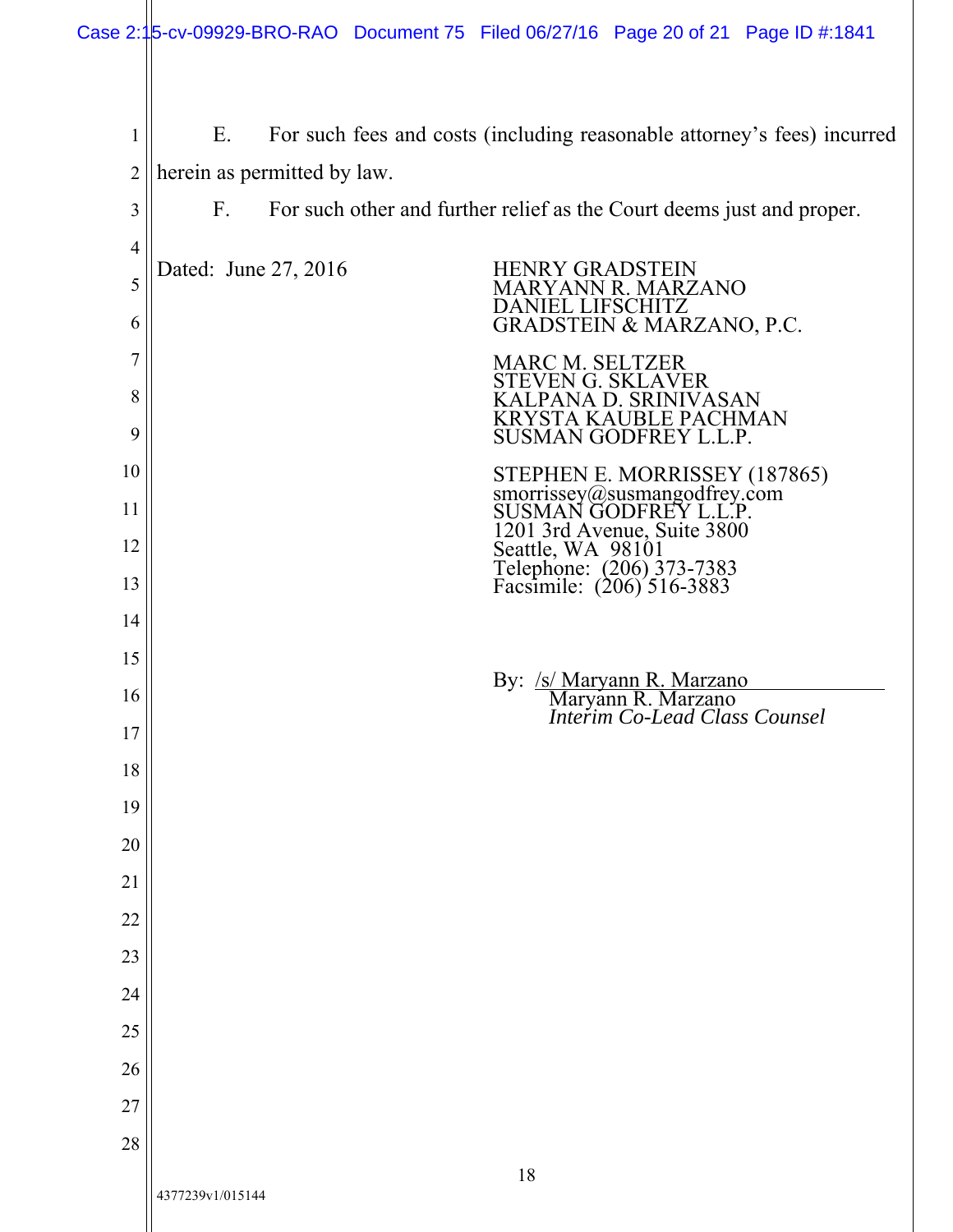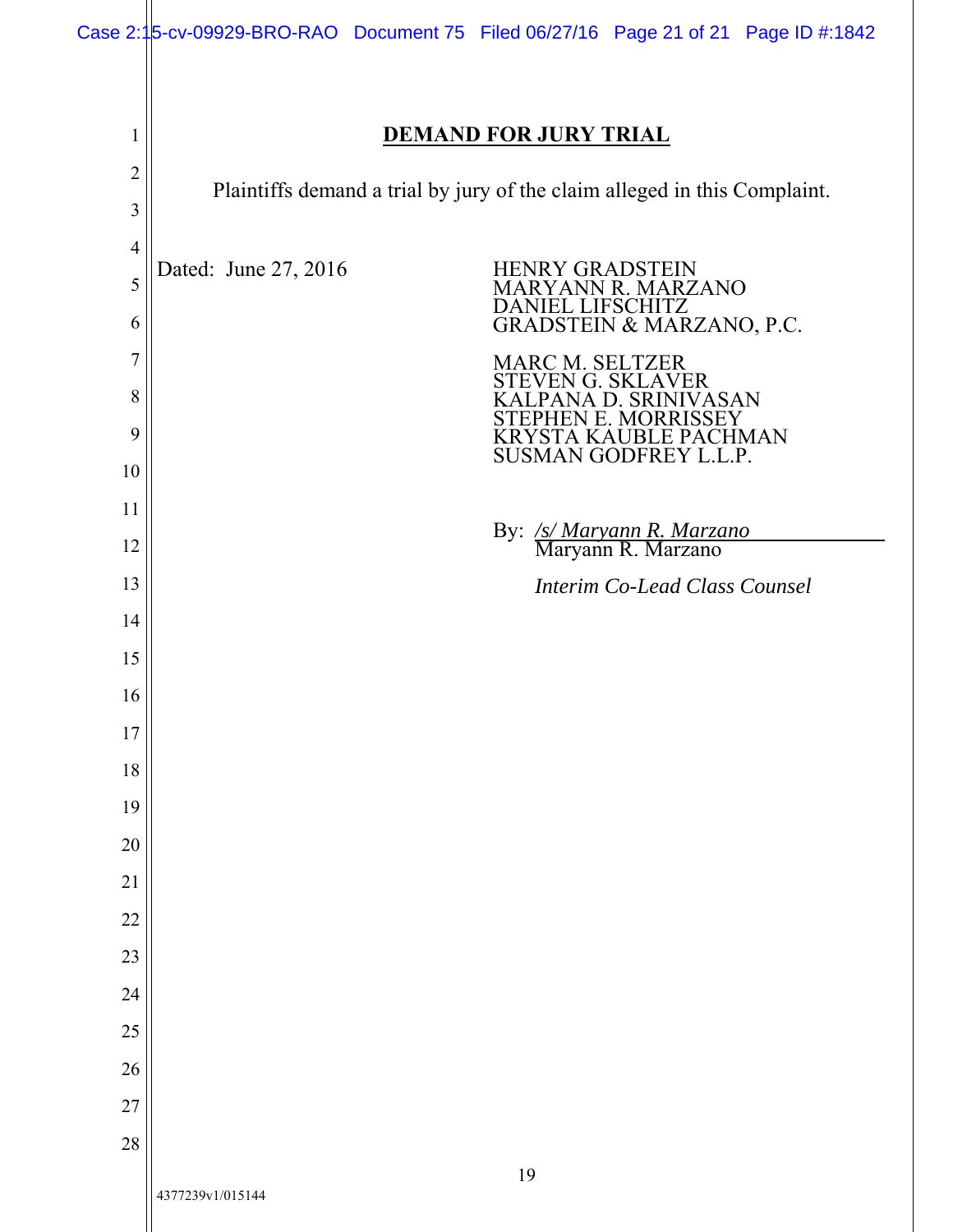Case 2:15-cv-09929-BRO-RAO Document 75-1 Filed 06/27/16 Page 1 of 5 Page ID #:1843

# **EXHIBIT A**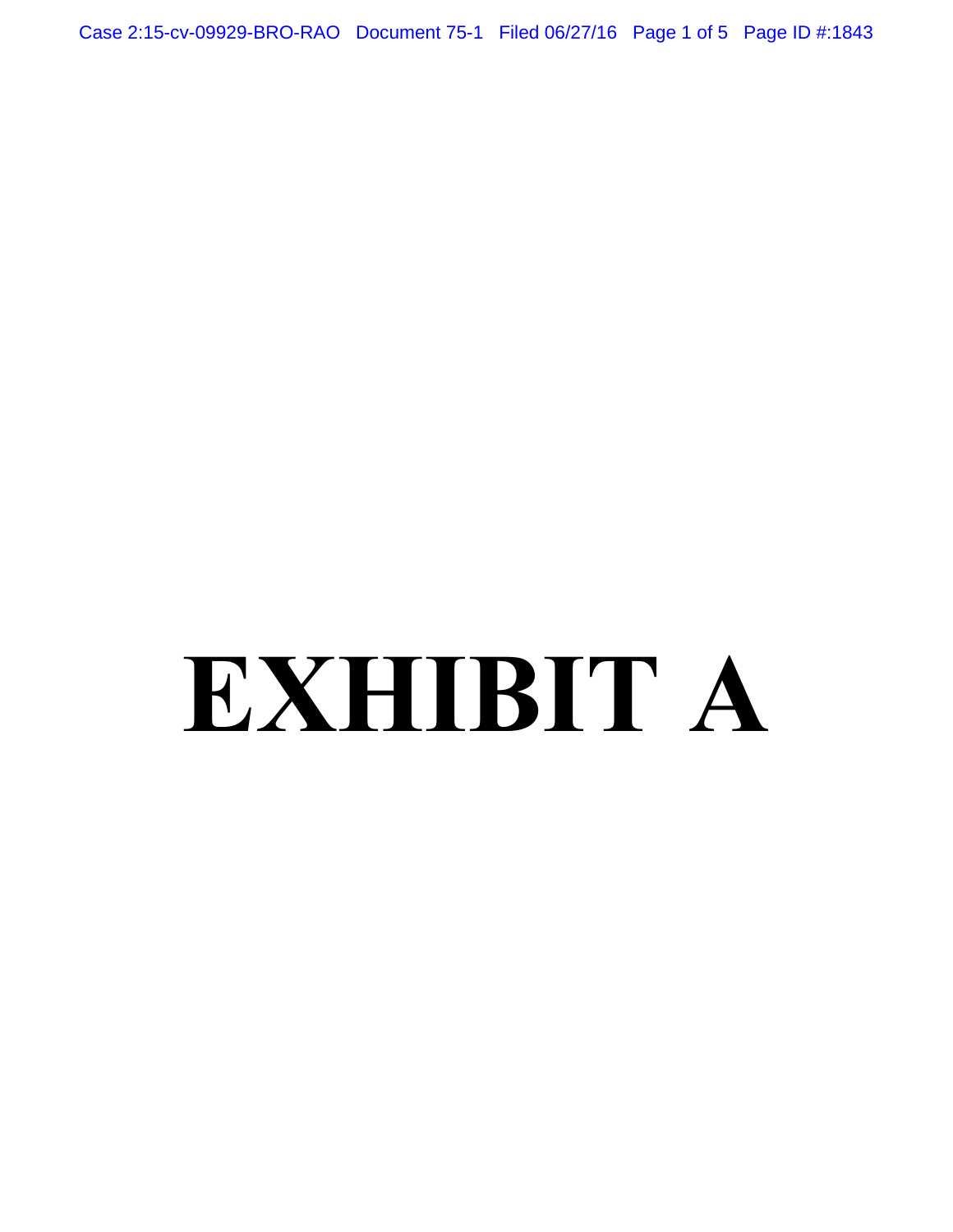### **Melissa Ferrick – Copyright Registrations**

Anything Anywhere PAu002857415 Everything You Were PA0001861438 Favorite Person In The World PA0000849237 Fighting Chance PA0001213408

### COMPOSITION REGISTRATION NO.

Aida PA0000846013 All For Me PA0001213408 Alone PA0000846013 Anchor Up SR1-2923879852 (PENDING) Asking For Love PA0000846013 Back In Love PA0001213408 Bad Bad Girl PAu002857415 Beijing PAu002857415 Blind Side PA0000996607 Blue Sky Night PA0000848484 Break Up Song PA0001213409 Breaking Vows PA0000848484 Burn This Guitar PA0001213408 Careful SR1-2923879852 (PENDING) Checking In PAu003560073 Closer PA0001669452 Come On Life PA0001669452 Crack The Mirror PA0001213409 Cracker Jack Kid PA0000846170 Do It Over PAu002339071 Don't Say Goodbye PAu002323653 Drive PA0000996607 E-Mail PA0001213409 Easy PA0001669452 Elephant SR1-2923879852 (PENDING) Every Three Words PAu002857415 Everything I Need PAu002323653 Everything You Get PA0001669452 Faking PA0000846170 Falling On Fists PA0000846170 Fear And Time PAu002323653 Fearless PAu002857415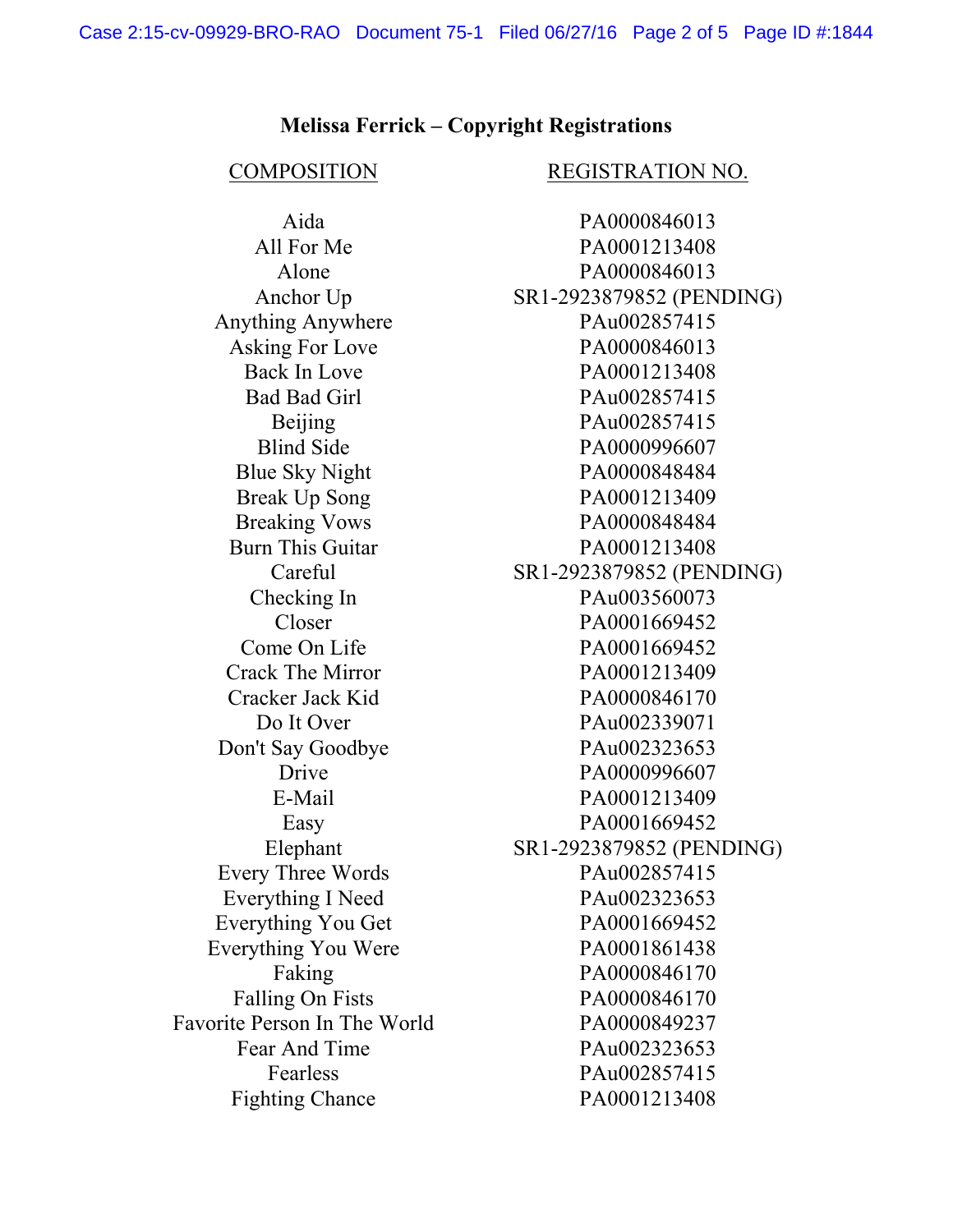For Once In My Life PA0000848484 Freedom PA0000996607 Frog Named Freddy PA0000846013 Go Easy On Me PA0001861438 Gotta Go Now PA0000846170 Happy Song PA0000848484 Headphones On PAu003560073 Hello Dad PA0000848484 Heredity PA0000849237 Hold On PA0000996608 Home **PA0001861438** Honest Eyes PA0000848484 I Am Done PA0000846170 I Am Not PA0000846170 I Don't Want You To Change PA0001861437 I Give Up PAu002857415 I Like it That Way PAu002323653 I Still Love You PA0001213409 I Will Arrive PAu002339071 I Will Back You Up PAu003560073 In A World Like This PA0000848484 Inside PA0001669452 It's Alright PAu002323653 It's Been A Long Time PA0001669452 Let Me Go PA0000849237 Let's Fly PA0001213408 Little Love PA0000996607 Love Ain't Afraid PA0001861438 Love Song PA0000848484 Marie in the Middle PA0001213408 Massive Blur PA0000848484 Mercy PA0001213409 Nebraska PAu002857415 Never Give Up PA0001669452 North Carolina PA0000996607 One Night Stand PA0001213409 One Of A Kind PAu003560073 One Year PA0001669452 Overboard PA0001861438 Particular Place To Be PAu002323653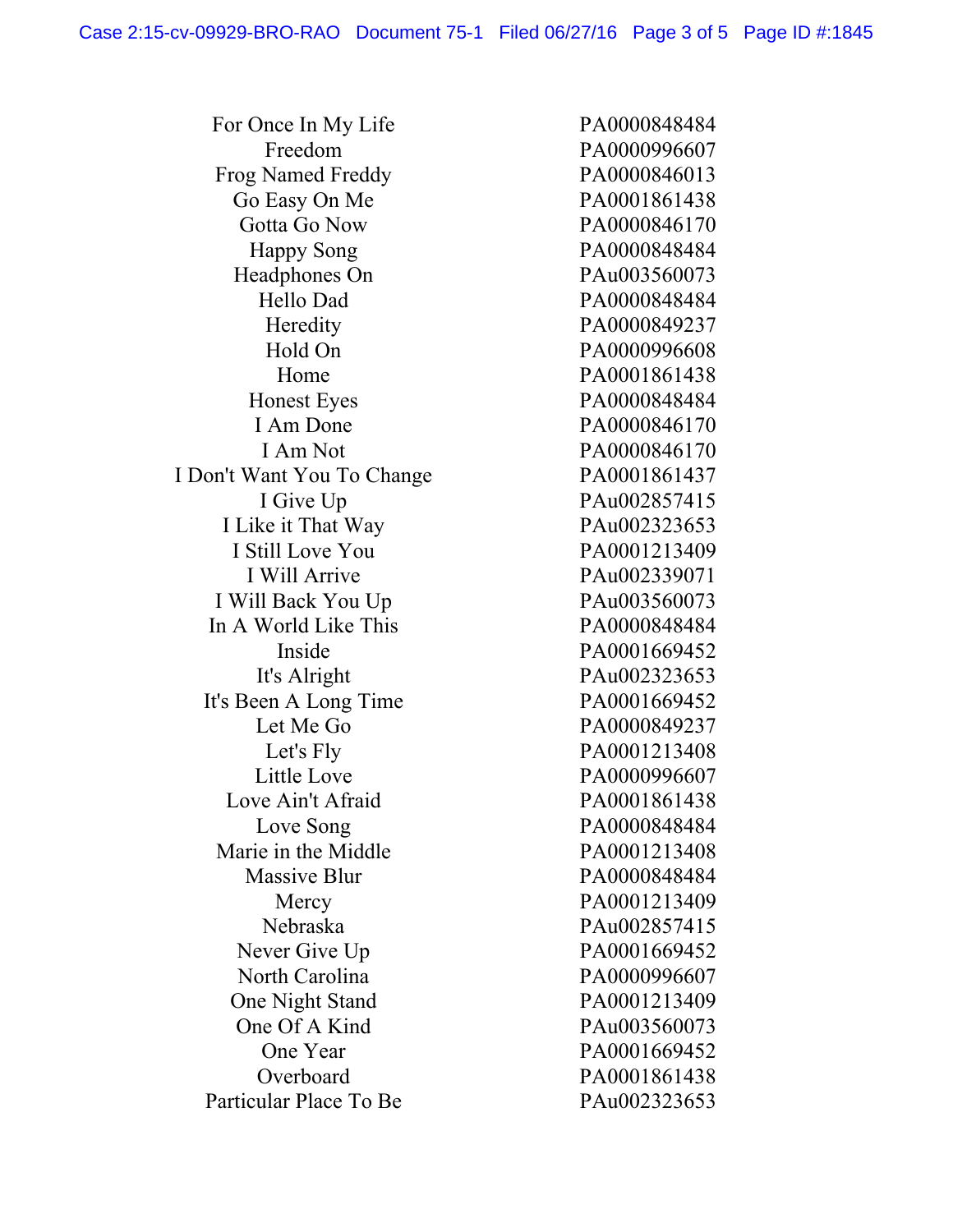Singing With The Wind PAu003560073 Somebody Help Me PA0000846013 Somehow We Get There PA0000846170 Take In All The Plants PA0001861438 The Meaning Of Love PA0000848484 Trouble In My Head PA0000846170 Weightless And Slow PAu003560073

Pity Song PA0001861438 Relief SR1-2923879852 (PENDING) Rest Now PA0001669452 Run Out Of Me SR1-2923879852 (PENDING) Say Yes SR1-2923879852 (PENDING) Scenic View SR1-2923879852 (PENDING) Seconds Like These PAu003560073 Selfish Side PA0001213408 Shatter Me PA0001213408 Sideways SR1-2923879852 (PENDING) Sky Above PA0001213409 Some Kinda Nerve PA0000996607 Stand Still **PAu002339071** Stars Outnumber Our Hearts SR1-2923879852 (PENDING) Still Right Here PAu003560073 Streetlight PAu002857415 Stuck PA0001669452 Take Me All **PA0000848484** Taken A Liking PA0000846013 Ten Friends PA0000848484 The Other Side PAu002857415 The Stranger PA0000996607 The Truth Is PA0001861438 Then So It Is PA0000996608 Thinking **PA0001213408** This Is Love **PA0000996607** This Time Of Year PAu003560073 Til You're Dead PA0000846170 Time Flies **PA0000846170** Time To Leave PA0001861438 To Feel Real 2000 PA0001213409 To Let You See Me PA0000846013 Trust It All SR1-2923879852 (PENDING)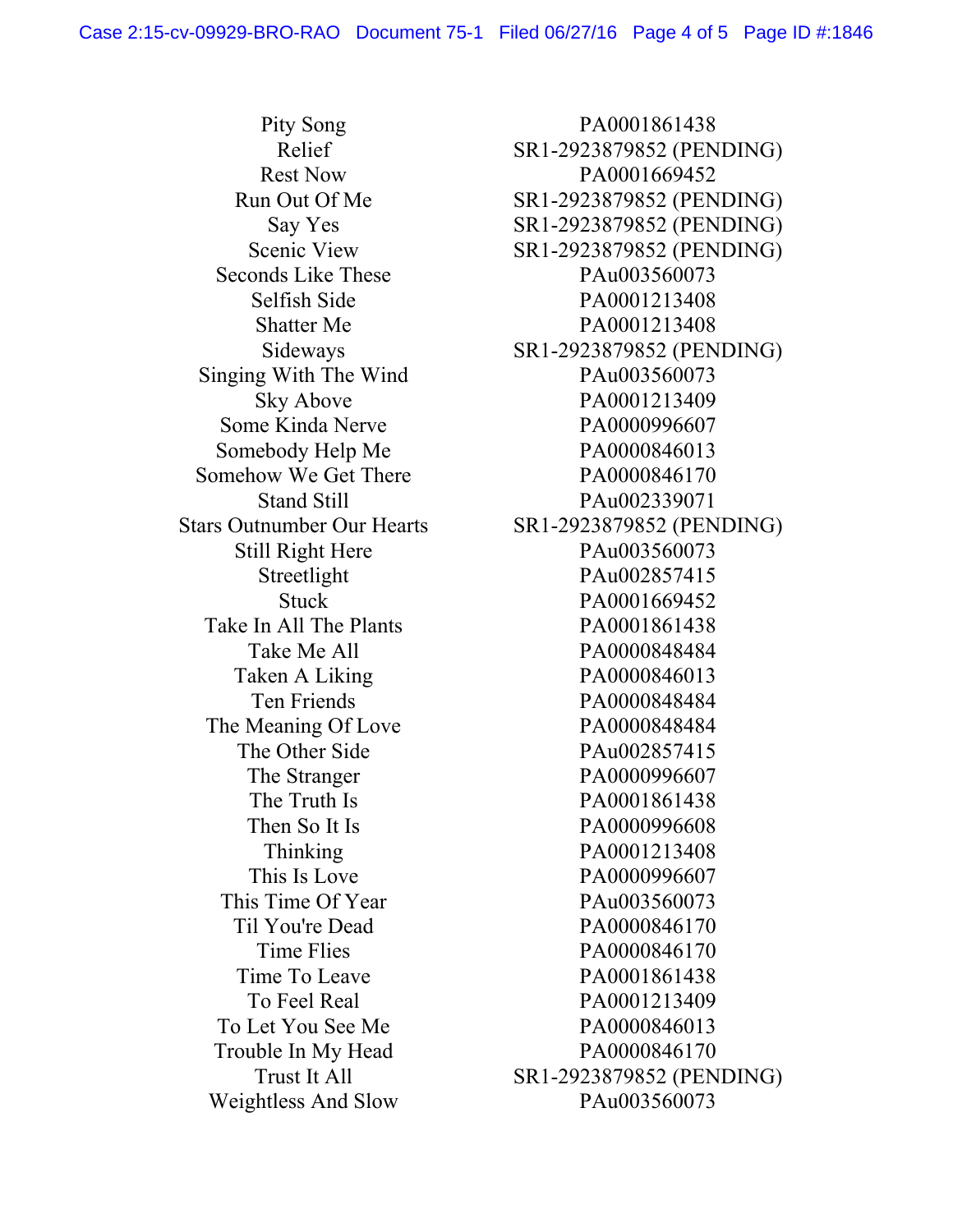| Welcome To My Life        | PA0001213409 |
|---------------------------|--------------|
| Westbound                 | PAu002857415 |
| What Have I Got To Lose   | PA0000848484 |
| When You Left             | PA0000846170 |
| Who Knows Why             | PA0001213409 |
| Will You Be The One       | PA0001213409 |
| Willing To Wait           | PA0000846170 |
| Win 'Em Over              | PA0000996608 |
| Wonder Why                | PA0000848484 |
| Wreck Me                  | PA0001861438 |
| You                       | PA0001213408 |
| You Let Me Be             | PAu003560073 |
| You've Known It All Along | PA0000849237 |
|                           |              |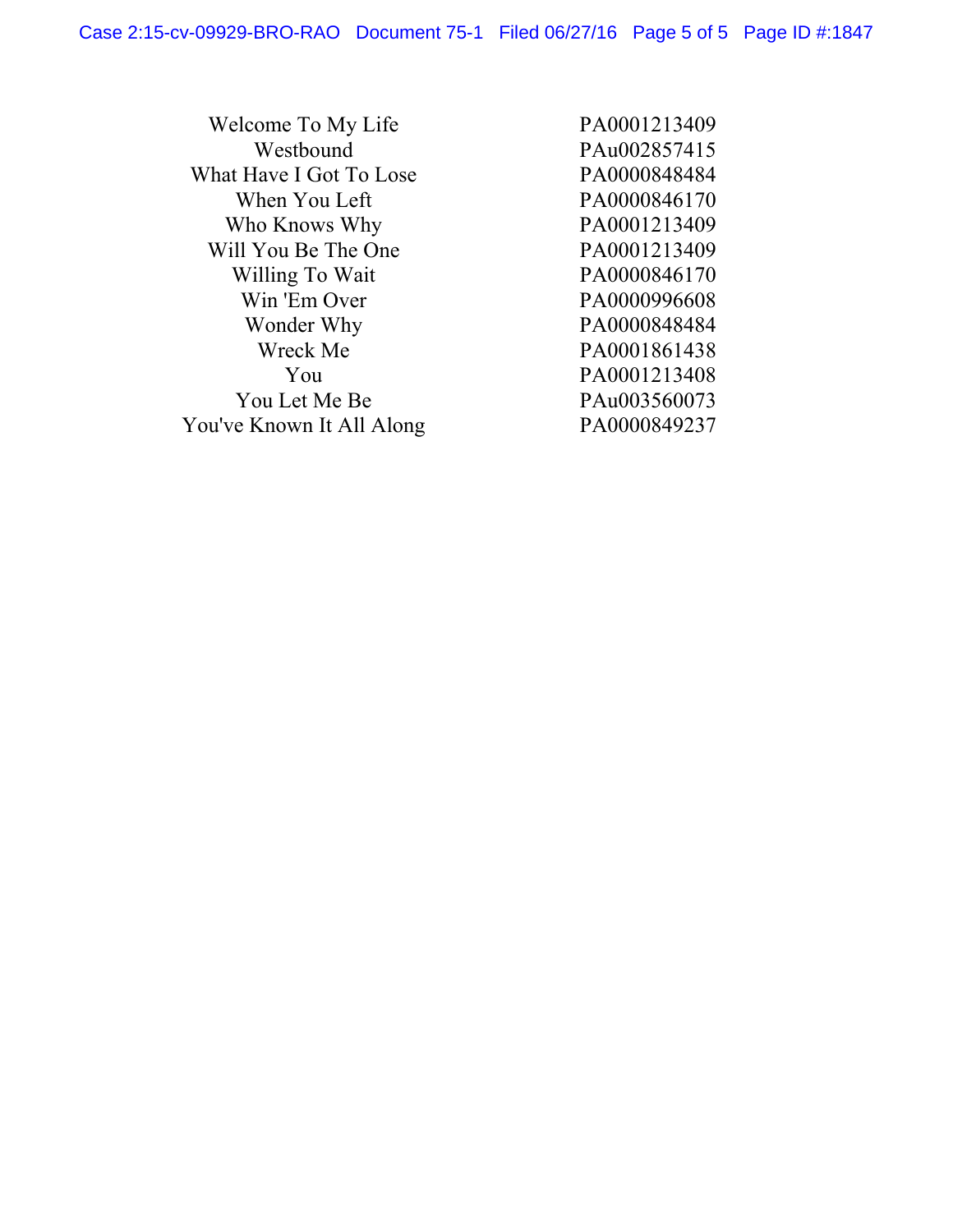Case 2:15-cv-09929-BRO-RAO Document 75-2 Filed 06/27/16 Page 1 of 3 Page ID #:1848

# **EXHIBIT B**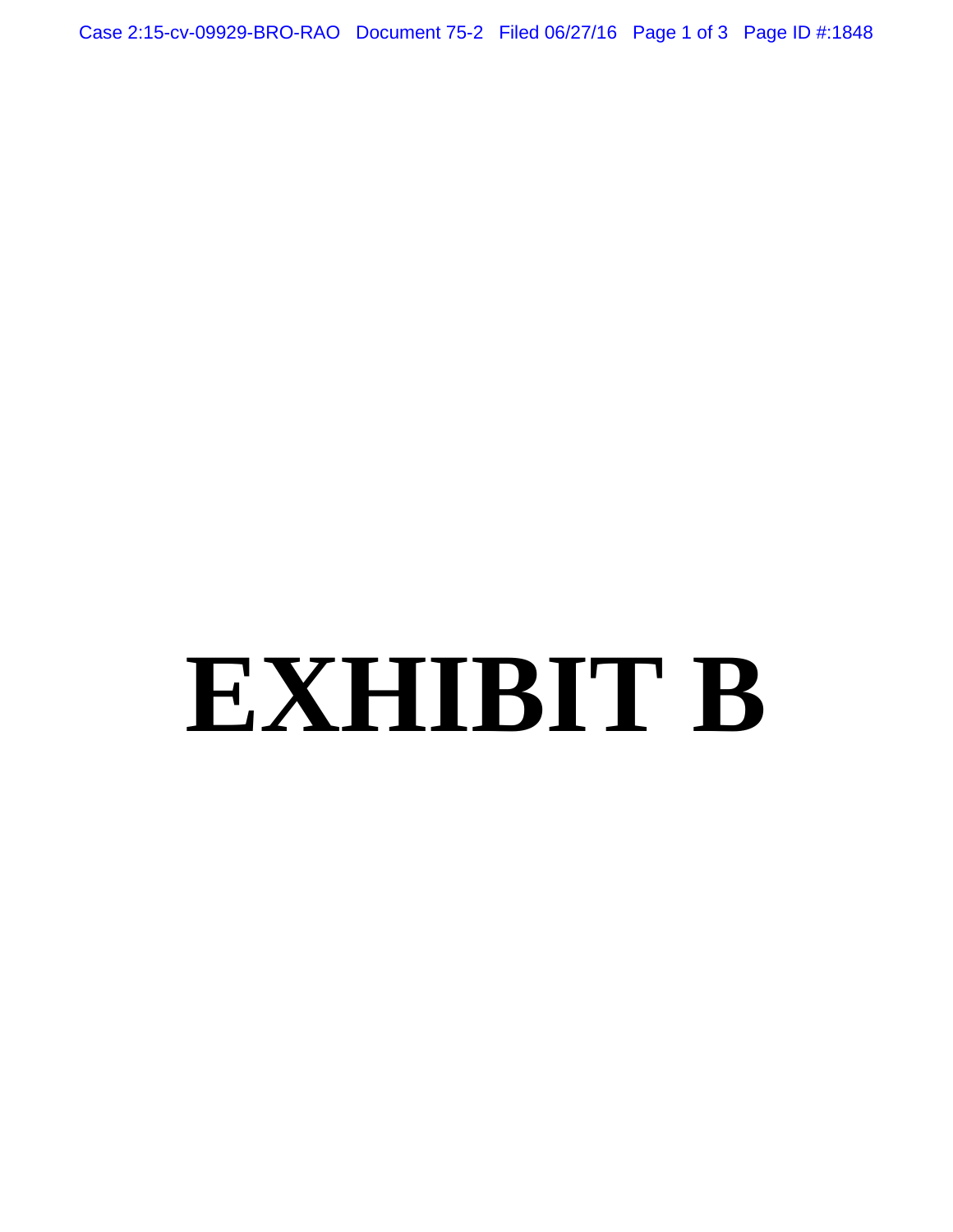Case 2:15-cv-09929-BRO-RAO Document 75-2 Filed 06/27/16 Page 2 of 3 Page ID #:1849

## **Jaco Pastorius – Copyright Registrations**

Barbary Coast Eu 664403

Come On, Come Over Eu 641747

COMPOSITION REGISTRATION NO.

Balloon Song Eu 509261; PA0000495308; RE0000874334

Birth of an Island PA0000646311

Continuum Eu 509262; Eu 641758; PA0000204723; RE0000874335

Crisis PA0000113602

Dania PAu001134101

Eye Candy PA0001899891

Guitarra Eu 641751

Havona Eu 641749; Eu 751120; PA0000006206; RE0000925657

Kuru Eu 509260; Eu 641755; RE0000874333

Las Olas Eu 641748; PAu000013457

Liberty City PA0000113602

Nativity Eu 823592

Dara Factor Two PA0000136074

Forgotten Love Eu 641752

Good Morning, Annya PA0000646310

Microcosm Eu 641750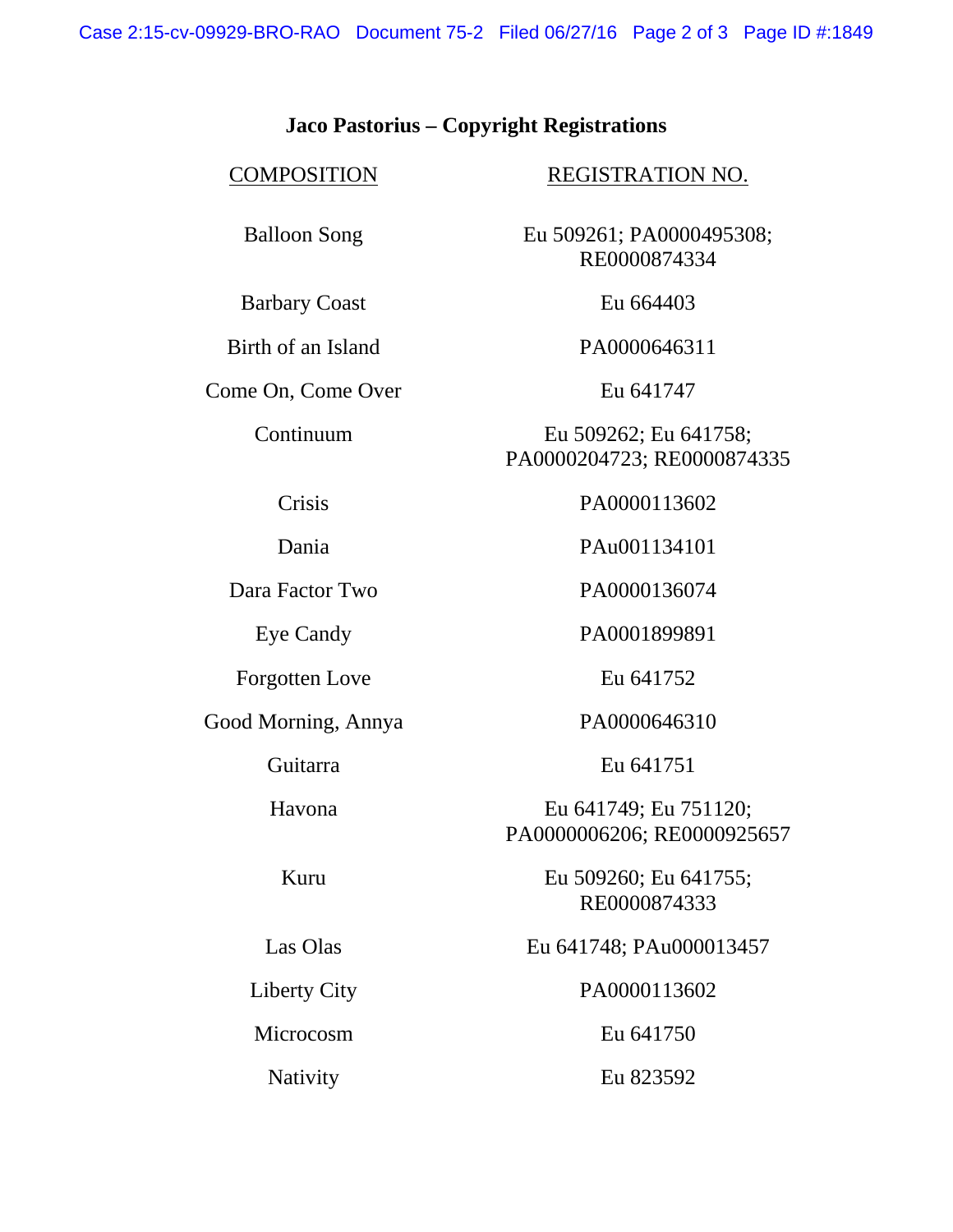Case 2:15-cv-09929-BRO-RAO Document 75-2 Filed 06/27/16 Page 3 of 3 Page ID #:1850

| Okonkole Y Trompa       | Eu 641754; PAu001869750                  |
|-------------------------|------------------------------------------|
| <b>Opus Pocus</b>       | Eu 641756                                |
| Portrait of Tracy       | Eu 641753                                |
| Pullin' Me Back         | PA0001165537                             |
| Punk Jazz               | PA0000017456                             |
| Rain                    | PA0001004572                             |
| Rappaz R.N. Dainja      | PA0000951040                             |
| Reza                    | PA0000204724                             |
| Reza (Reprise)          | PA0000204725                             |
| <b>River People</b>     | PA0000017456                             |
| Slang                   | PA0000047748                             |
| Soul Intro              | PA0000204722                             |
| <b>Teen Town</b>        | Eu 751119; PA0000006204;<br>RE0000925656 |
| Three Views of a Secret | PA0000091383                             |
| (Used To Be A) Cha Cha  | Eu 641757                                |
| Village of the Angels   | Eu 664402                                |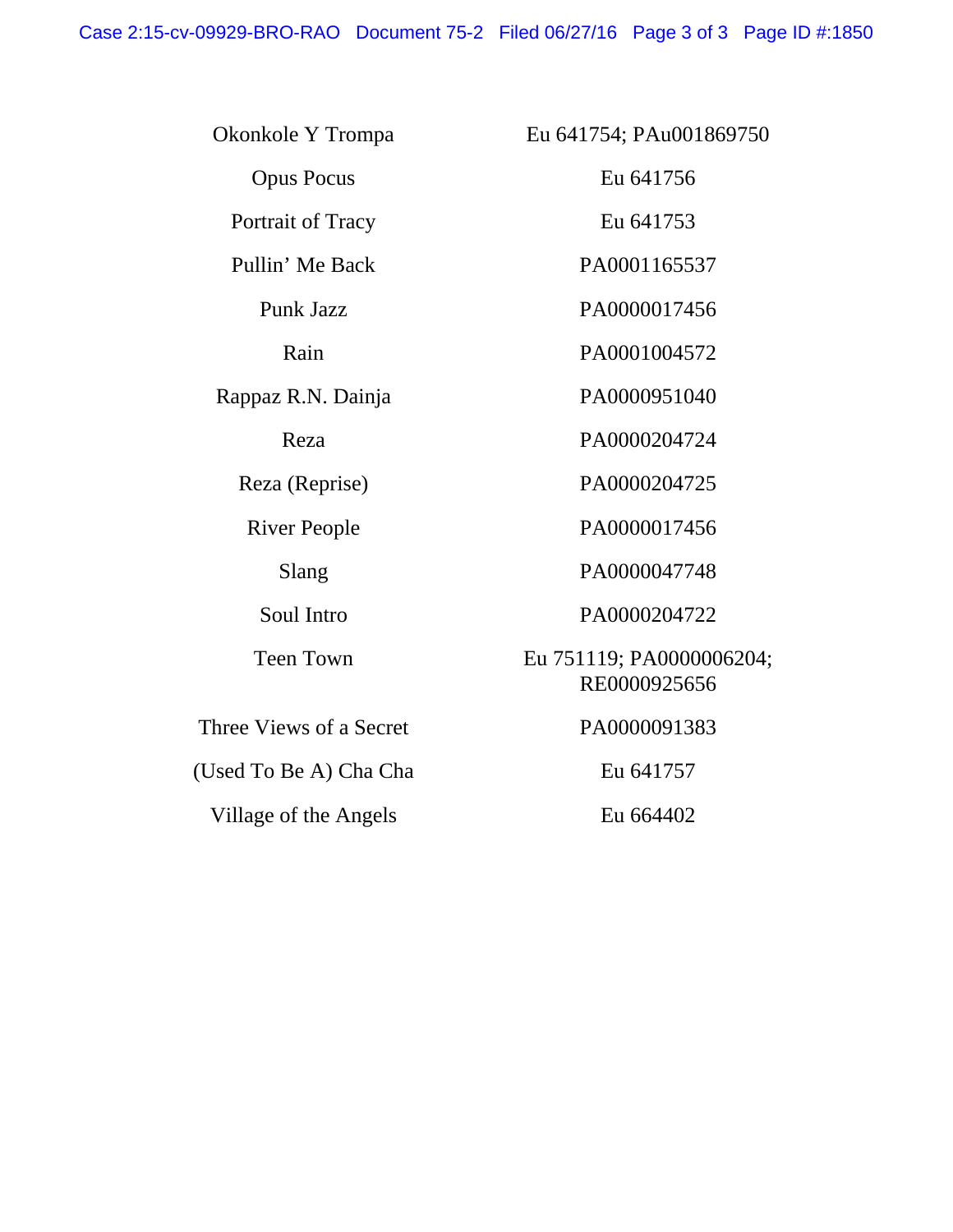Case 2:15-cv-09929-BRO-RAO Document 75-3 Filed 06/27/16 Page 1 of 6 Page ID #:1851

# **EXHIBIT C**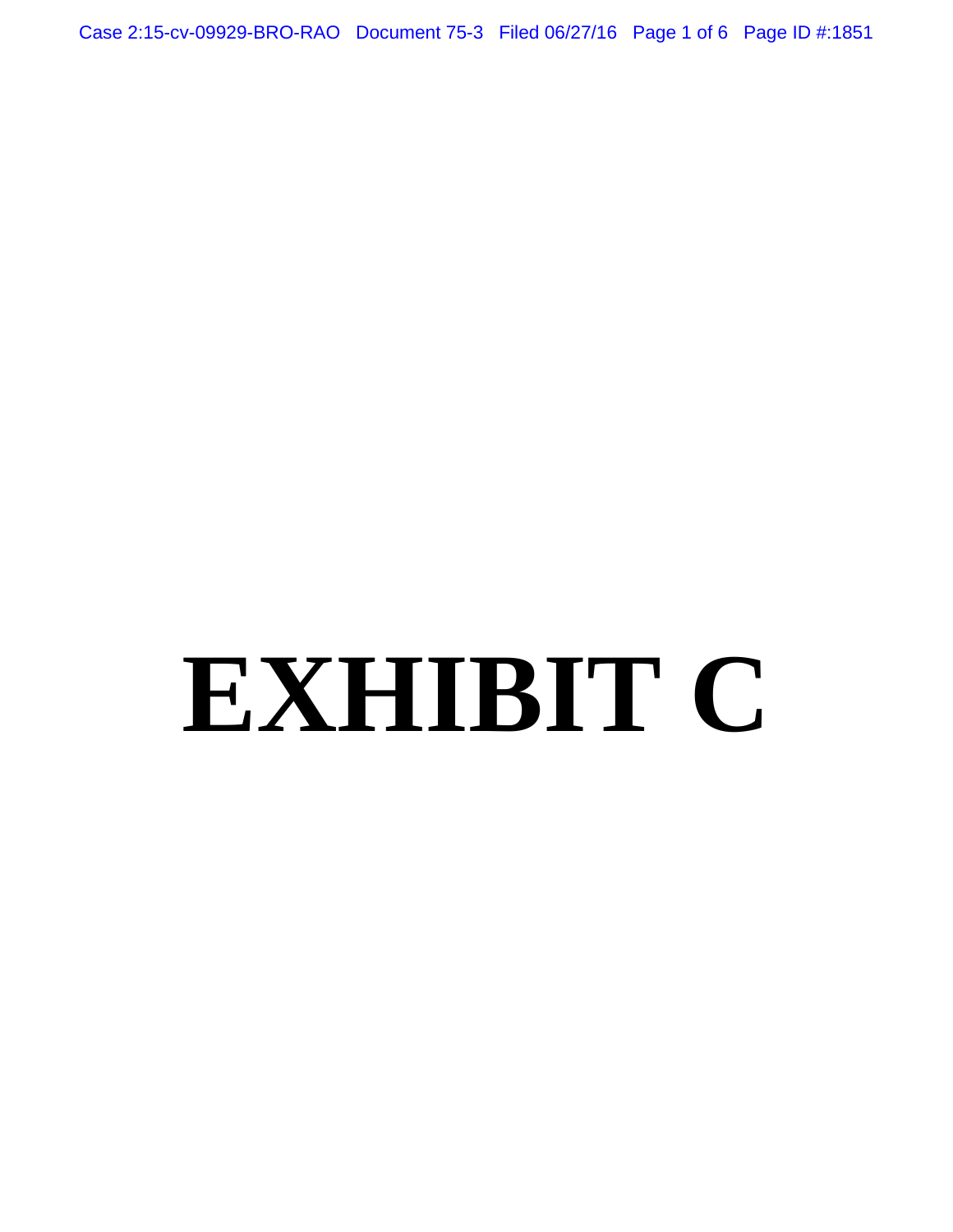## **Gerencia 360 Publishing – Copyright Registrations**

Alcapone De La Sierra Registration Pending Alfredo Beltran Guzman PA0001942572 Aqui No Seremos Tres Registration Pending Atentamente Damaso Registration Pending Bien Loco En La Sierra Registration Pending Corrido de Bob Esponga Registration Pending Corrido de Capitan Campoy Registration Pending Corrido de Juan Carlos Registration Pending Corrido de Venancio Registration Pending Corrido del Chore Cuadras Registration Pending Corrido del Lechon Registration Pending Corrido del MC PA 1-980-054 Cuadras Me Apellido Registration Pending De Compadre A Compadre Registration Pending De Un Valor Muy Grande Registration Pending Dinero Llama Dinero Registration Pending Dos Compadres Diplomados Registration Pending

### COMPOSITION REGISTRATION NO.

A Que No Puedes Registration Pending Adivina 1-2957635731 (In Progress) Al Estilo Pop Registration Pending Amaneci Con Ganas 1-2940931469 (In Progress) Andas Mal Registration Pending Asi Sera Registration Pending Bella Doctora Registration Pending Buena Vision Registration Pending Chelis Caro Registration Pending Conmigo Registration Pending Corrido de Bob Registration Pending Corrido de Lake Registration Pending Corrido de Lechon Registration Pending Corrido del AB Registration Pending Corrido del Mundo Registration Pending Curando Las Penas Registration Pending De Cama En Cama **Registration** Pending Dime PA0001942572 Dos Banderas Registration Pending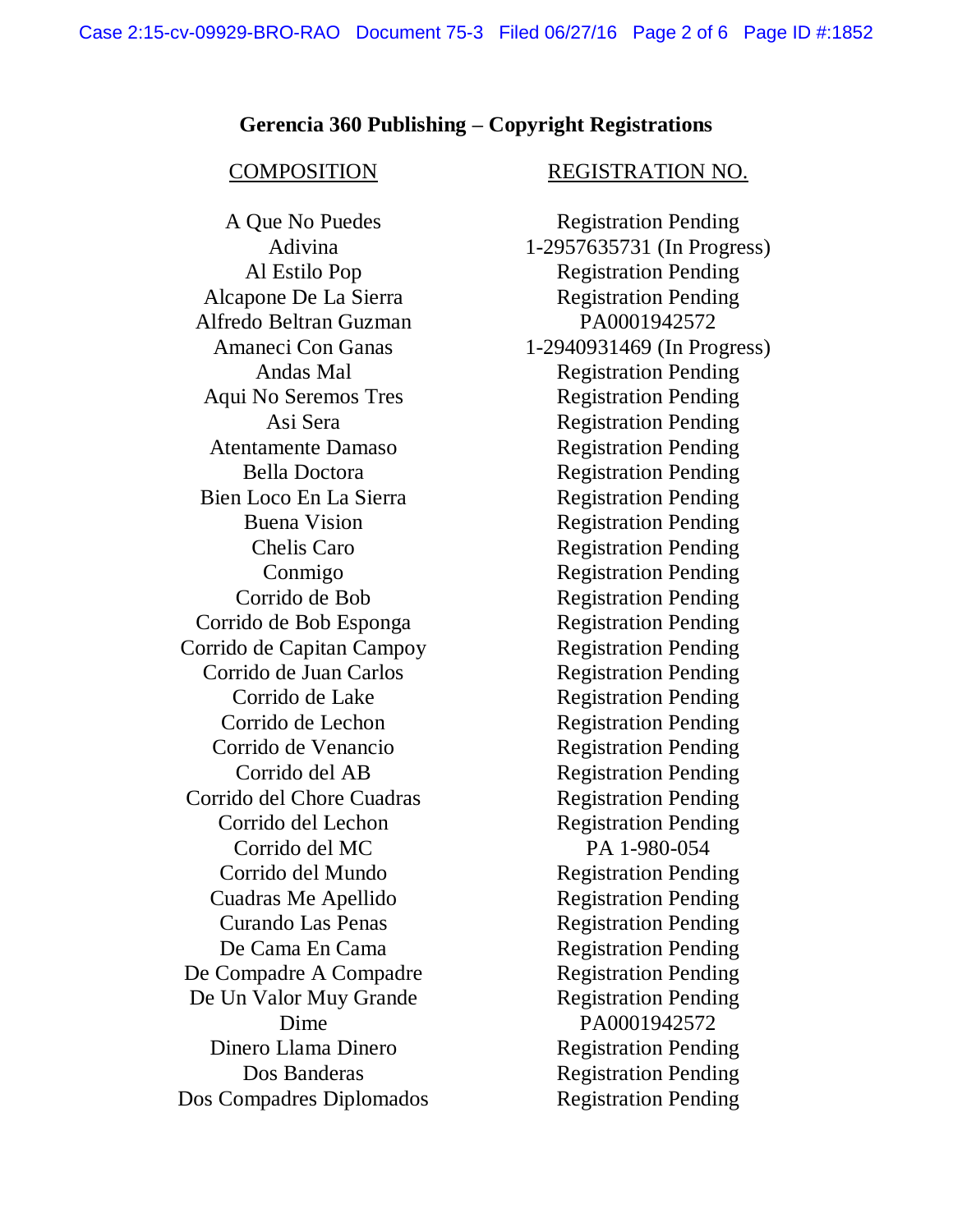Dueto Preguntale Registration Pending Duros Como Roca Registration Pending El Arte De La Mentira Registration Pending El Bob Oh El Compa Vasquez Registration Pending El Bronco de la Barba Registration Pending El Chaleco de Mi Padre Registration Pending El Chapo Barrial Registration Pending El Consentido De La Palma Registration Pending El Corrido de Icta Registration Pending El De Ancia En El Brazo Registration Pending El de Los Brazos Fuertes Registration Pending El de Los Ojos Claros Registration Pending El Desmadroso Registration Pending El Equipo Codiciado PA 1-980-054 El Hijo del Guano Registration Pending El Hijo del Ingeniero Registration Pending El Karma PA 1-981-895 El Leon De La Vainilla Registration Pending El Liebre Recargado Registration Pending El Mini Lic Registration Pending El N1 El Perfil o El Chavalon PA 1-980-054 El Nuevo Perfil PA 1-980-054 El Perfil del Muchacho Registration Pending El Precavido Registration Pending El Prinsipito Registration Pending El Rival Mas Fuerte Registration Pending El Tiempo Es Caro PAu003790549 Ella No Es Como Tu
Begistration Pending

El 15nas Registration Pending El Barbon Registration Pending El Capitan Registration Pending El Chente Registration Pending El Gabacho Registration Pending El Gordo Registration Pending El Kakaro Registration Pending El Parcero Registration Pending El Pino Registration Pending El Primo Registration Pending El Raspon Registration Pending El Trebol Registration Pending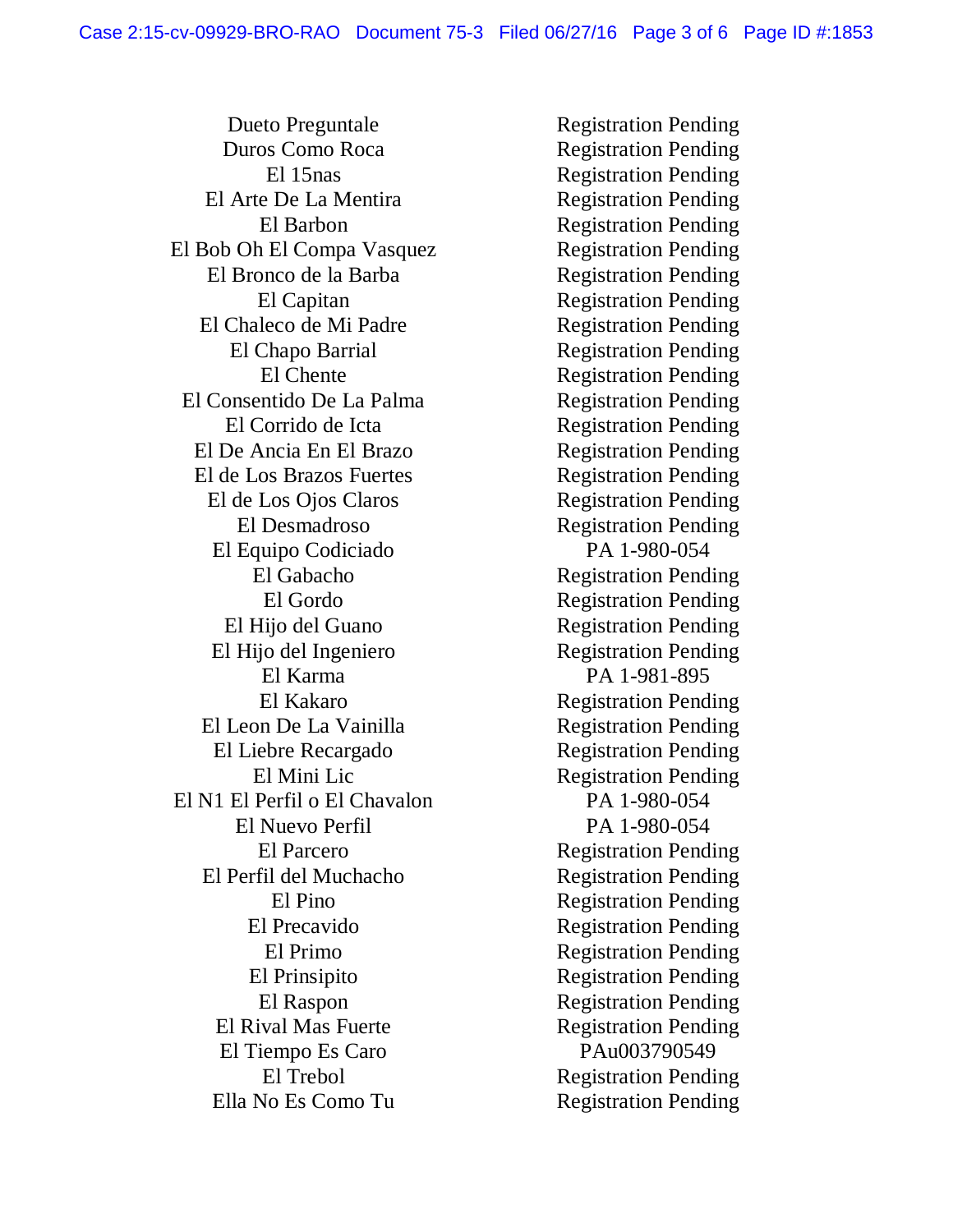Escuadras Me Apellido Registration Pending Estoy Convencido PA 1-980-054 Fue La Occasion PA0001942572 Hombre Enamorado Registration Pending Humilde Y Humanitario Registration Pending Ivan El Cegas Pobladas Registration Pending Joaquin Archivaldo Guzman Registration Pending Joaquin El de La Sierra Registration Pending La Cita de Jesus Maria Registration Pending La Escuela De Damaso Registration Pending La Parranda Va A Empezar Registration Pending La Vida de Leon PA 1-980-054 La Vida Sigue Sin Ti Registration Pending Licenciado Damaso Registration Pending Los Herederos PA0001942572 Los Viejos Tiempos PA0001942572 Me He Dado Cuenta PA0001894122 Me Quisieron Hechar Tierra Registration Pending Me Vine De Tecomates Registration Pending Memo El Empresario Registration Pending Mi Amigo, Mi Enemigo Registration Pending Mis Gustos, Mis Placeres Registration Pending

Es Para Ti Registration Pending Es Tiempo De Guerra 1-2957717785 (In Progress) Estoy Reprobado Registration Pending Gallos Y Caballos Registration Pending Igual de Locos Registration Pending Iniciales NQ Registration Pending Juan Ignacio Registration Pending La Corriente Registration Pending La Distraccion Registration Pending La Distribucion Registration Pending La Tentacion Registration Pending La Ultima Cena Registration Pending Llegaste A Mi Registration Pending Los Refranes Registration Pending Los Tres Chapos Registration Pending Me Interesas PA0001894123 Me Pongo De Pie Registration Pending Mi Primera Vez 1-2957718193 (In Progress)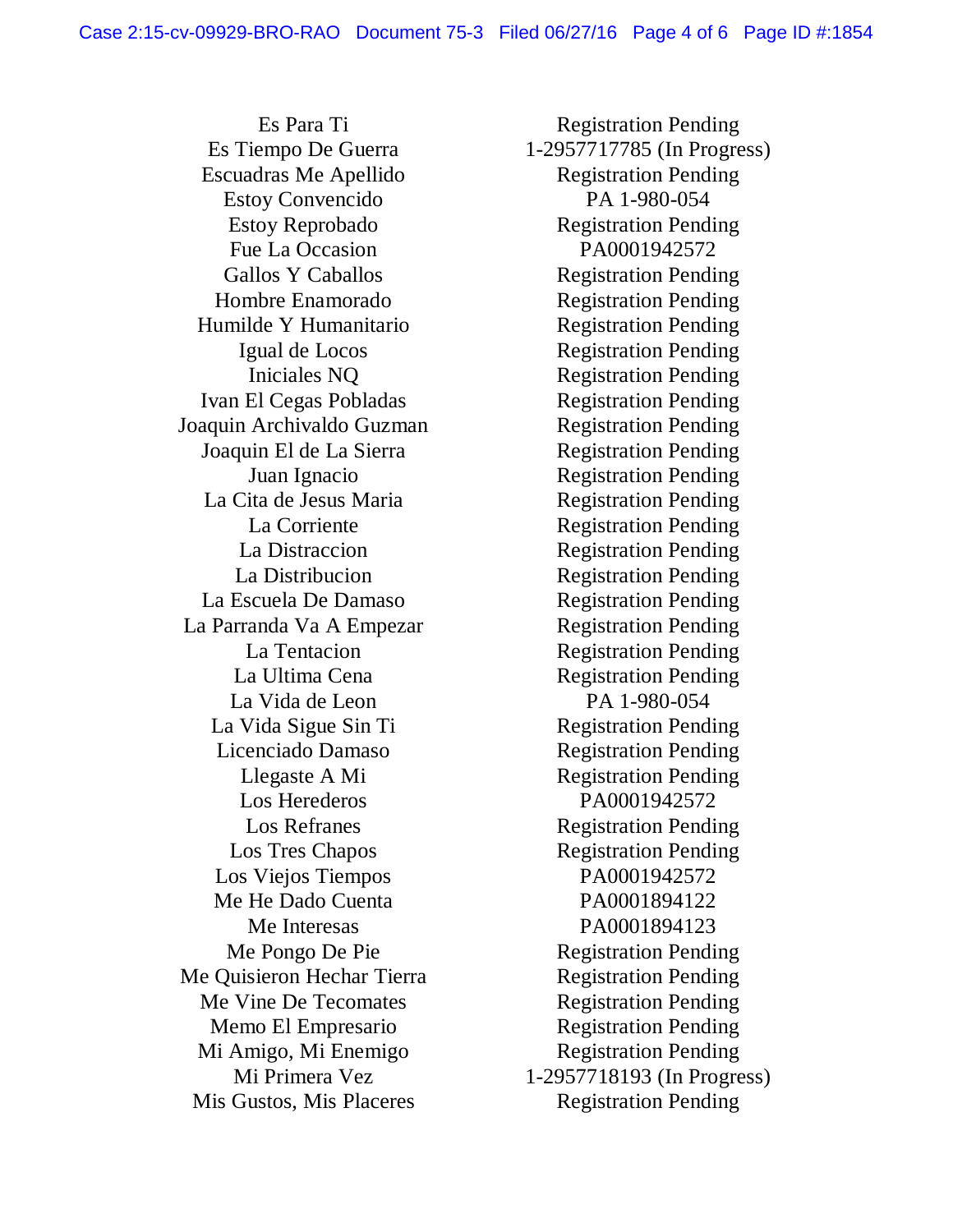Mis Relatos Registration Pending Mundo De Ilusiones Registration Pending Murio El Amor<br>
PA0001942572 No Andan Cazando Venados 1-2941129602 (In Progress) No Te Conosia Estas Mañas Registration Pending Por Aire Tierra O Mar PA 1-980-054 Por Nombre Ivan Archivaldo PA0001942572 Por Teo Soy Apodado PA 1-980-054 Reaccion Sin Explicacion Registration Pending Recordando A Mi Padre Registration Pending Si Nos Quisieron Matar Registration Pending Sobrino de La Tia Juana PA 1-980-054

Mujer Ardida Registration Pending Mujeres De Tu Tipo 1-2957717751 (In Progress) Necesito De Ti<br>Registration Pending Neto Roca Registration Pending No Pasa Nada 1-2957717955 (In Progress) Noche de Estreno Registration Pending Paniquiado Registration Pending Para Que Regresas Registration Pending Para Que Tantos Besos 1-2940931164 (In Progress) Pasos Firmes Registration Pending Pensarte 1-2957717386 (In Progress) Perfecta 1-2957800227 (In Progress) Pinche Amor Registration Pending Por Haber Sido Mia 1-3058278695 (In Progress) Porte De Toro Fino Registration Pending Quiero Saber Registration Pending Sabes Registration Pending Sangre De Valientes Registration Pending Sangre Sinaloense Registration Pending Seguimos Activos **Registration Pending** Si Te Desperte Registration Pending Soy De Apatzingan Registration Pending Soy El Cuya Registration Pending Soy Zambada Registration Pending Tan Facil y Simple Registration Pending Te Acuerdas De Tu Amiga 1-2957717819 (In Progress) Te Mato Otra Vez Registration Pending Te Va A Doler Registration Pending